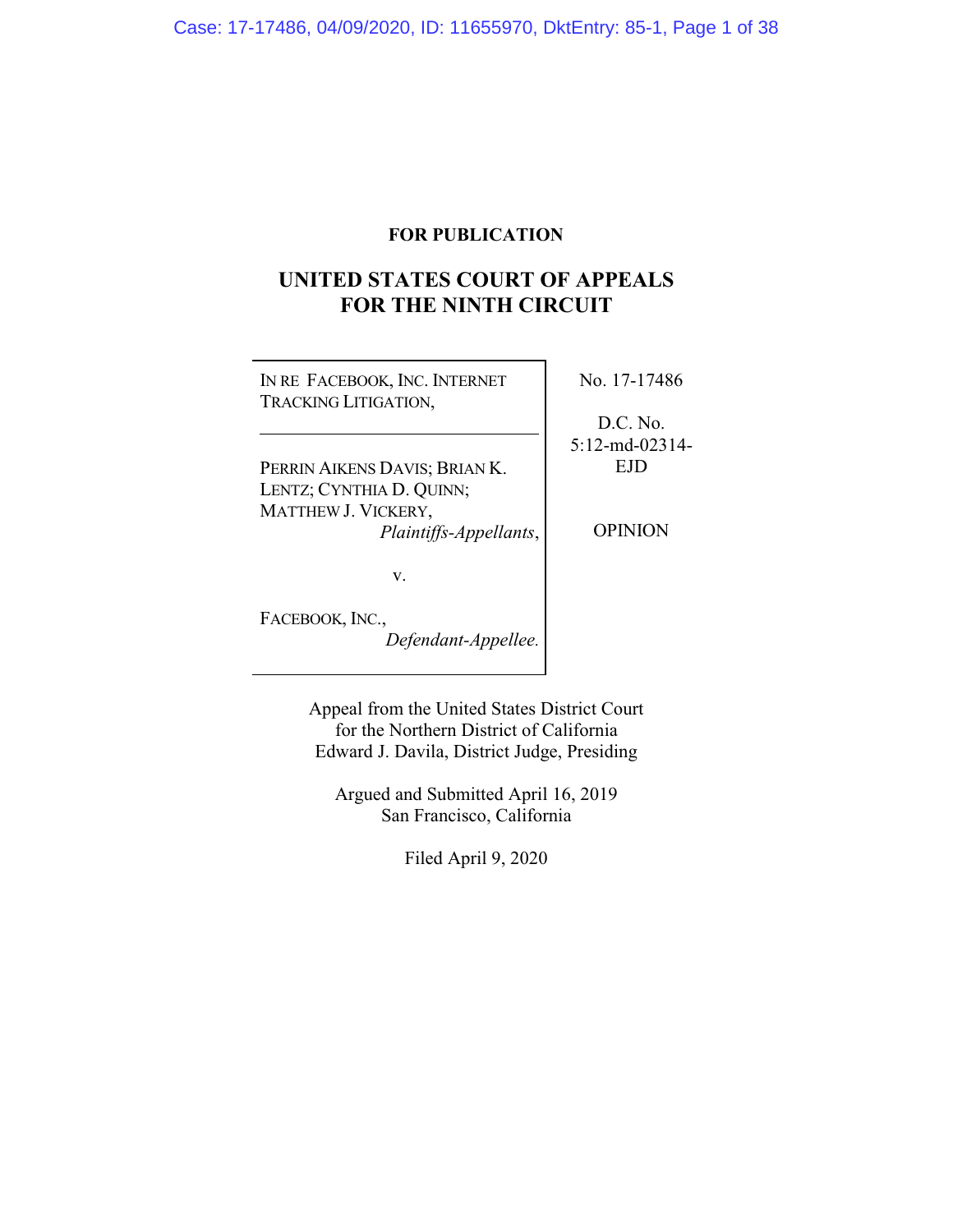Before: Sidney R. Thomas, Chief Judge, Milan D. Smith, Jr., Circuit Judge, and Katherine H. Vratil,**\*** District Judge.

Opinion by Chief Judge Thomas

## **SUMMARY\*\***

#### **Standing / Privacy Law**

The panel affirmed the district court's dismissal of the Stored Communications Act ("SCA"), breach of contract, and breach of implied covenant claims; reversed the dismissal of the remaining claims; and remanded for further consideration, in an action alleging privacy-related claims against Facebook, Inc.

Facebook uses plug-ins to track users' browsing histories when they visit third-party websites, and then complies these browsing histories into personal profiles which are sold to advertisers to generate revenue. Plaintiffs filed an amended complaint on behalf of themselves and a putative class of people who had active Facebook accounts between May 27, 2010 and September 26, 2011. They alleged that Facebook executives were aware of the tracking of logged-out users and

**<sup>\*</sup>** The Honorable Kathryn H. Vratil, United States District Judge for the District of Kansas, sitting by designation.

**<sup>\*\*</sup>** This summary constitutes no part of the opinion of the court. It has been prepared by court staff for the convenience of the reader.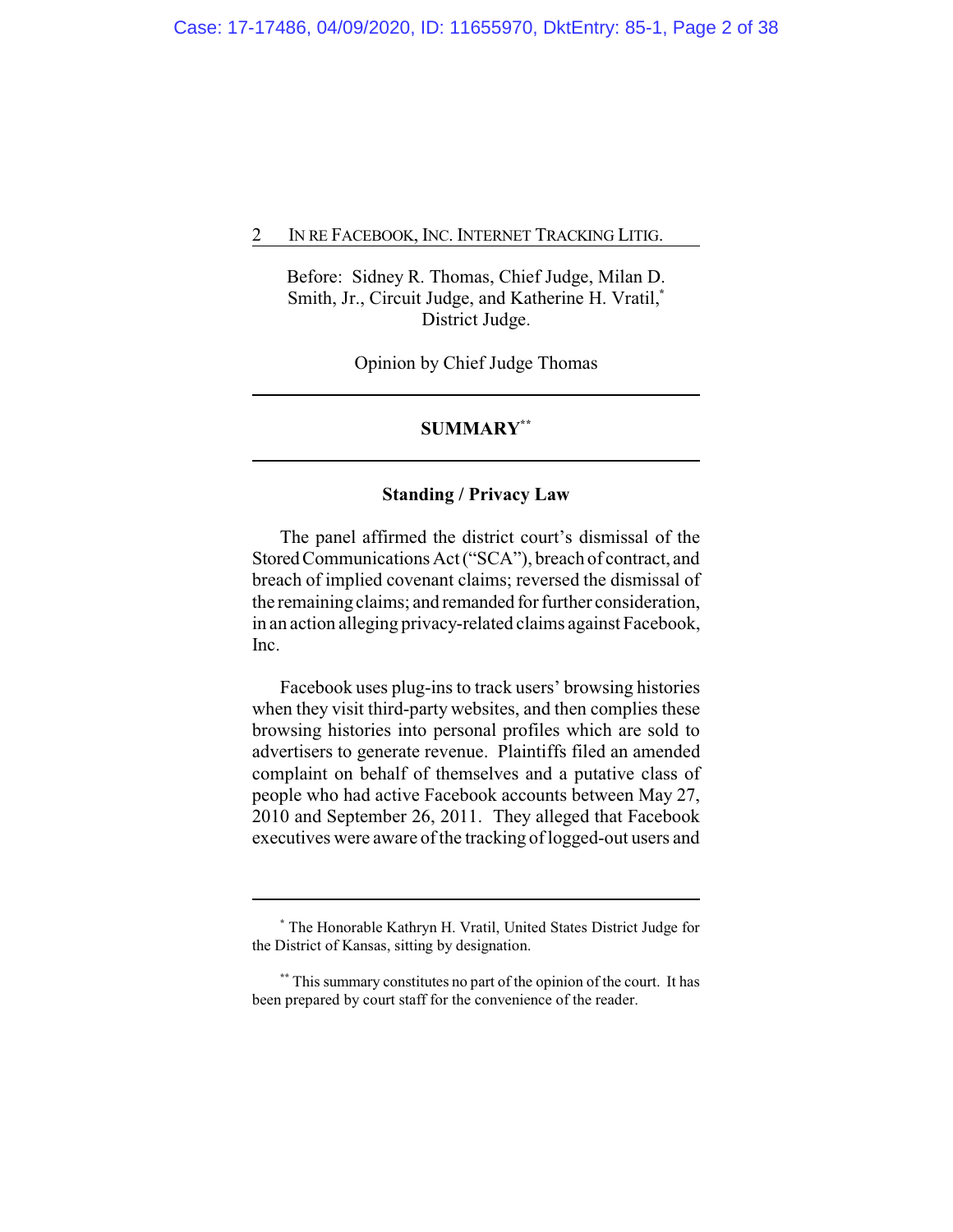recognized that these practices posed various user-privacy issues.

As an initial matter, the panel held that plaintiffs had standing to bring their claims. Specifically, the panel held that plaintiffs adequately alleged an invasion of a legally protected interest that was concrete and particularized.

As to the statutory claims, the panel held that the legislative history and statutory text demonstrated that Congress and the California legislature intended to protect these historical privacy rights when they passed the Wiretap Act, SCA, and the California Invasion of Privacy Act ("CIPA"). In addition, plaintiffs adequately alleged that Facebook's tracking and collection practices would cause harm or a material risk to their interest in controlling their personal information. Accordingly, plaintiffs sufficiently alleged a clear invasion of their right to privacy, and plaintiffs had standing to pursue their privacy claims under these statutes.

As to plaintiffs' alleged theories of California common law trespass to chattels and fraud, statutory larceny, and violations of the Computer Data Access and Fraud Act, the panel held that plaintiffs sufficiently alleged a state law interest whose violation constituted an injury sufficient to establish standing to bring their claims. Because California law recognizes a legal interest in unjustly earned profits, plaintiffs adequatelypled an entitlement to Facebook's profits from users' data sufficient to confer Article III standing. Plaintiffs also sufficiently alleged that Facebook profited from this valuable data.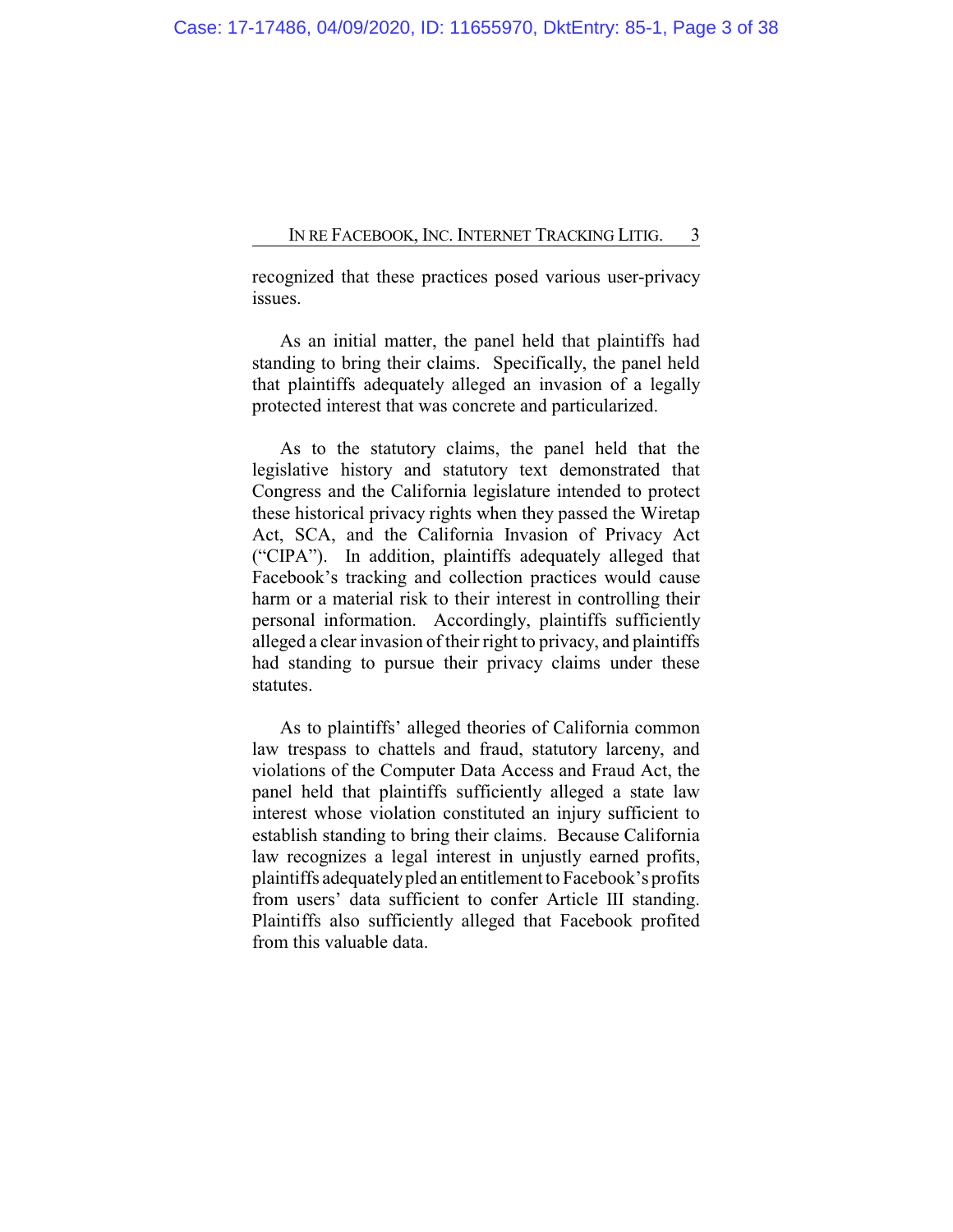Turning to the merits, the panel held that plaintiffs adequately stated claims for relief for intrusion upon seclusion and invasion of privacy under California law. First, the panel held that in light of the privacy interests and Facebook's allegedlysurreptitious and unseen data collection, plaintiffs adequately alleged a reasonable expectation of privacy to survive a Fed. R. Civ. P. 12(b)(6) motion to dismiss. Second, plaintiffs identified sufficient facts to survive a motion to dismiss on the ultimate question of whether Facebook's tracking and collection practices could highly offend a reasonable individual.

The panel held that plaintiffs sufficiently alleged that Facebook's tracking and collection practices violated the Wiretap Act and CIPA. Both statutes contain an exemption from liability for a person who is a "party" to the communication. Noting a circuit split, the panel adopted the First and Seventh Circuits' understanding that simultaneous unknown duplication and communication of GET requests did not exempt Facebook from liability under the party exception. The panel concluded that Facebook was not exempt from liability as a matter of law under the Wiretap Act or CIPA, and did not opine whether plaintiffs adequately pleaded the other requisite elements of the statutes.

The panel held that the district court properly dismissed plaintiffs' claims under the SCA, which required plaintiffs to plead that Facebook gained unauthorized access to a "facility" where it accessed electronic communications in "electronic storage." The panel agreed with the district court's determination that plaintiffs' data was not in electronic storage. The panel concluded that plaintiffs' claims for relief under the SCA were insufficient.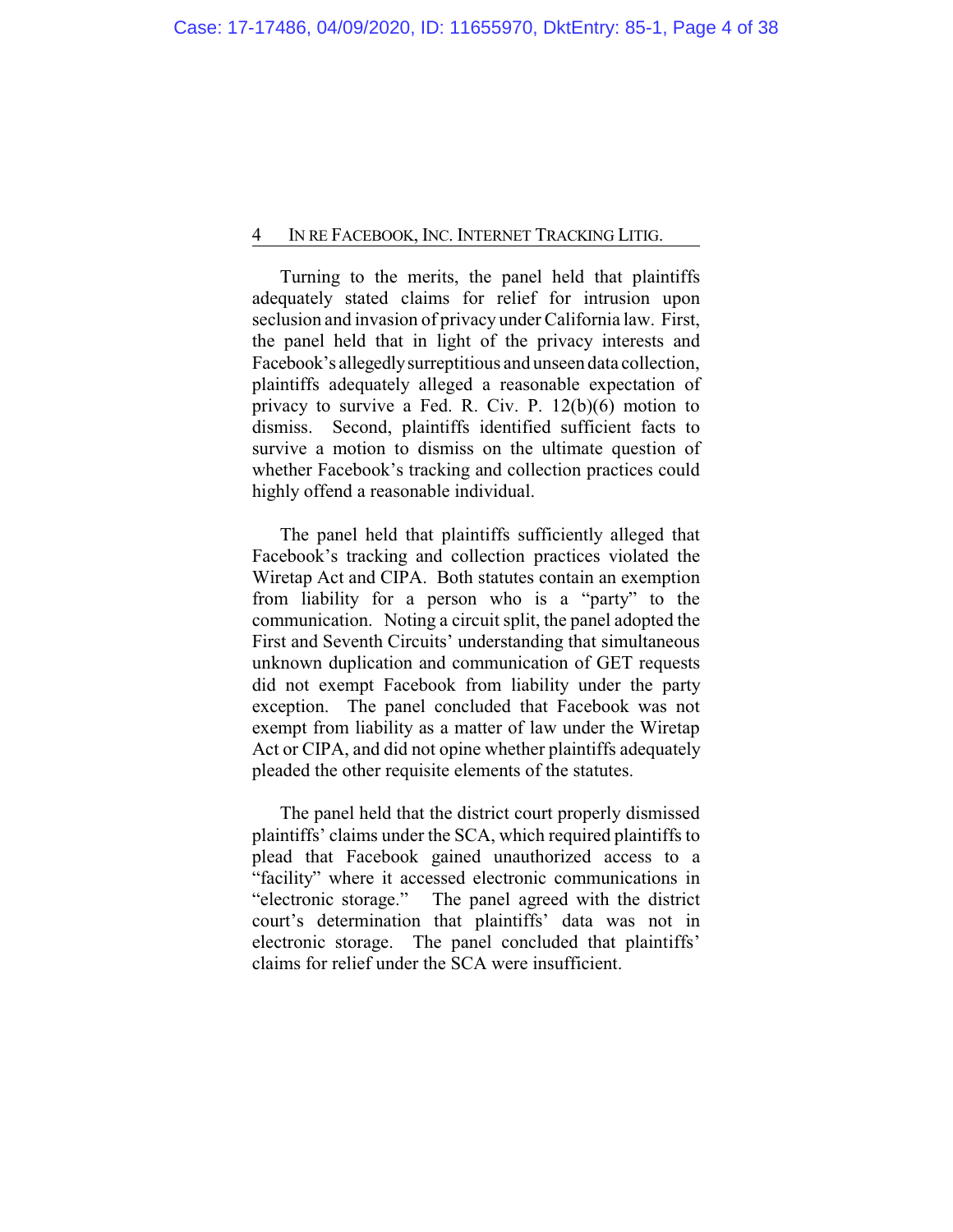The panel held that the district court properly dismissed plaintiffs' breach of contract claim for failure to state a claim. Plaintiffs alleged that Facebook entered into a contract with each plaintiff consisting of the Statement of Rights and Responsibilities, Privacy Policy, and relevant Help Center pages. The panel held that plaintiffs failed to adequately allege the existence of a contract that was subject to breach. The panel also held that the district court properly dismissed plaintiffs' claim that Facebook's tracking practices violated the implied covenant of good faith and fair dealing, where the allegations did not go beyond the asserted breach of contract theories.

## **COUNSEL**

David A. Straite (argued), Frederic S. Fox, and Ralph E. Labaton, Kaplan Fox & Kilsheimer LLP, New York, New York; Laurence D. King, Matthew George, and Mario M. Choi, Kaplan Fox & Kilsheimer LLP, San Francisco, California; Stephen G. Grygiel, Silverman Thompson Slutkin White LLC, Baltimore, Maryland; for Plaintiffs-Appellants.

Lauren R. Goldman (argued) and Michael Rayfield, Mayer Brown LLP, New York, New York; Matthew D. Brown, Cooley LLP, San Francisco, California; for Defendant-Appellee.

Marc Rotenberg, Alan Butler, Natasha Babazadeh, and Sam Lester, Electronic Privacy Information Center, Washington, D.C., for Amicus Curiae Electronic Privacy Information Center (EPIC).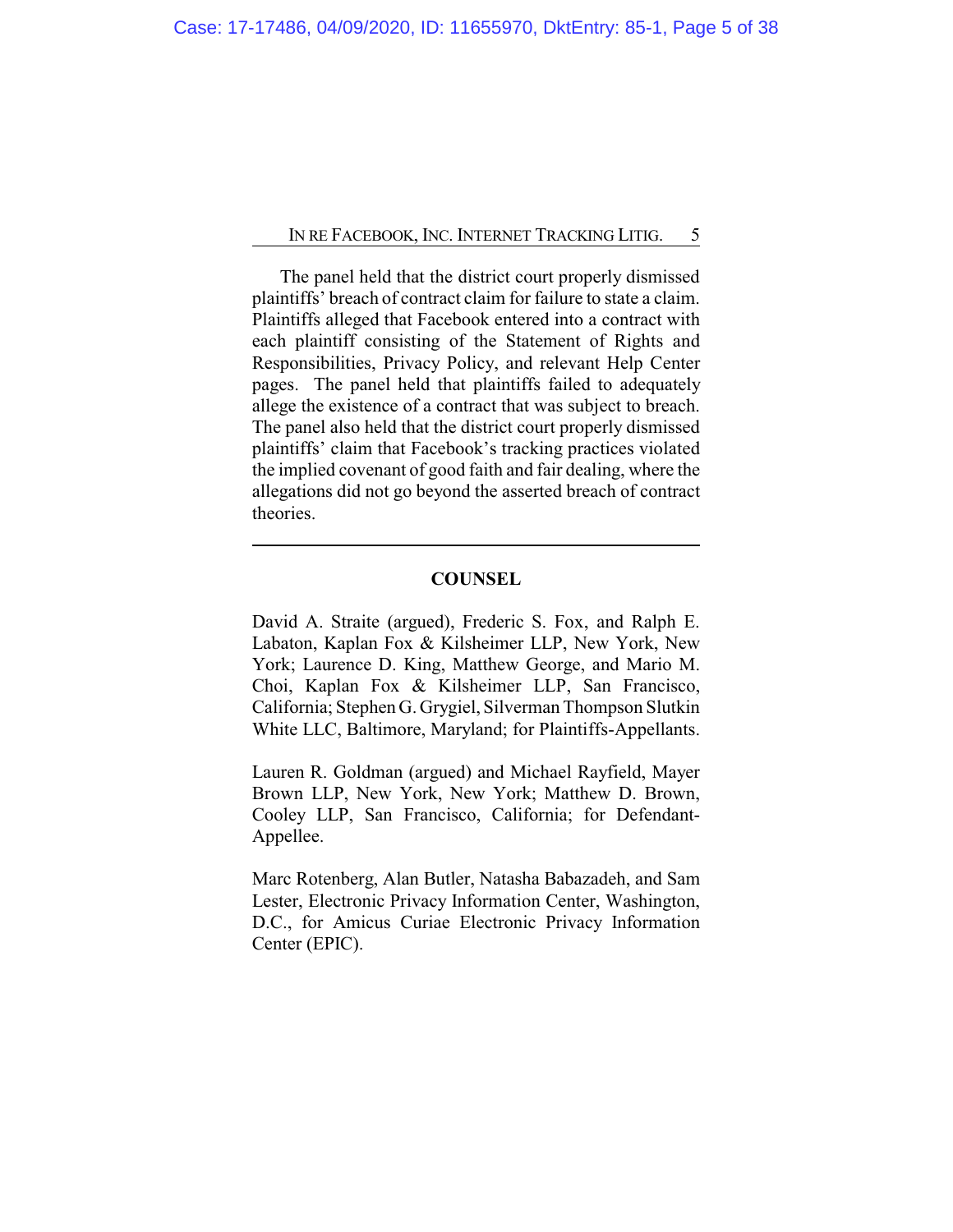Douglas Laycock, University of Virginia Law School, Charlottesville, Virginia; Steven W. Perlstein, Kobre & Kim LLP, New York, New York; Beau D. Barnes, Kobre & Kim LLP, Washington, D.C.; for Amicus Curiae Professor Douglas Laycock.

## **OPINION**

THOMAS, Chief Judge:

In this appeal, we are asked to determine whether: (1) Facebook-users PerrinDavis,Brian Lentz,Cynthia Quinn, and Mathew Vickery ("Plaintiffs") have standing to allege privacy-related claims against Facebook, and (2) Plaintiffs adequately allege claims that Facebook is liable for common law and statutory privacy violations when it tracked their browsing histories after they had logged out of the Facebook application. We have jurisdiction pursuant to 28 U.S.C. § 1291. We affirm in part; reverse in part; and remand for further proceedings.

I

Facebook uses plug-ins**<sup>1</sup>** to track users' browsing histories when they visit third-party websites, and then compiles these browsing histories into personal profiles which are sold to advertisers to generate revenue. The parties do not dispute that Facebook engaged in these tracking practices after its users had logged out of Facebook.

<sup>&</sup>lt;sup>1</sup> A plug-in is a program that extends the functionality of an existing program, such as an internet browser.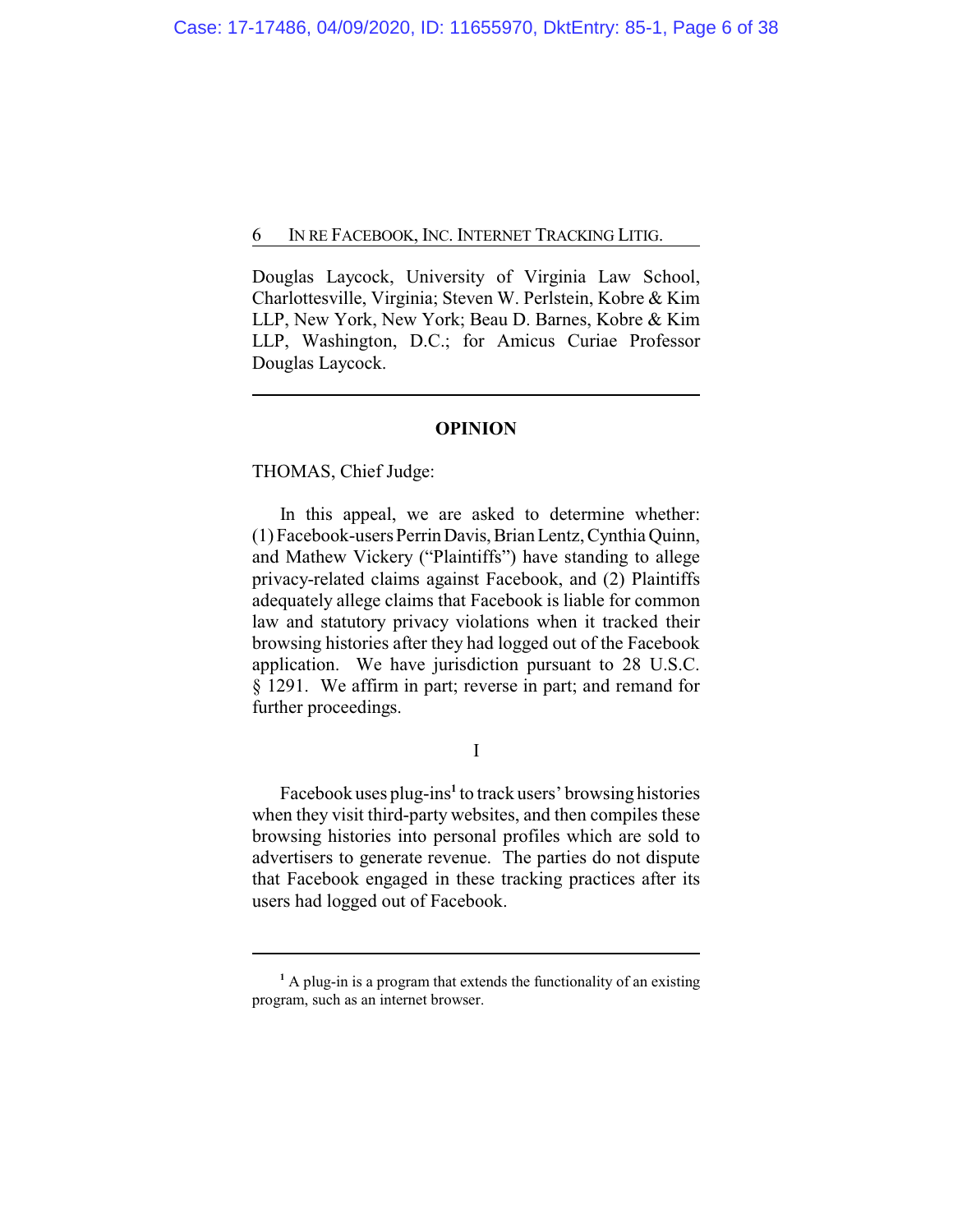Facebook facilitated this practice by embedding thirdparty plug-ins on third-party web pages. The plug-ins, such as Facebook's "Like" button, contain bits of Facebook code. When a user visits a page that includes these plug-ins, this code is able to replicate and send the user data to Facebook through a separate, but simultaneous, channel in a manner undetectable by the user.

As relevant to this appeal, the information Facebook allegedly collected included the website's Uniform Resource Locator ("URL") that was accessed by the user. URLs both identify an internet resource and describe its location or address. "[W]hen users enter URL addresses into their web browser using the 'http' web address format, or click on hyperlinks, they are actually telling their web browsers (the client) which resources to request and where to find them. *In re Zynga Privacy Litig.*, 750 F.3d 1098, 1101 (9th Cir. 2014). Thus, the URL provides significant information regarding the user's browsing history, including the identity of the individual internet user and the web server, as well as the name of the web page and the search terms that the user used to find it. In technical parlance, this collected URL is called a "referer header" or "referer." Facebook also allegedly collected the third-party website's Internet Protocol ("IP") address,**<sup>2</sup>** which reveals only the owner of the website.

Facebook allegedly compiled the referer headers it collected into personal user profiles using "cookies"—small text files stored on the user's device. When a user creates a Facebook account, more than ten Facebook cookies are

**<sup>2</sup>** An "IP address" is a numerical identifier for each computer or network connected to the Internet. *hiQ Labs, Inc. v. LinkedIn Corp.*, 938 F.3d 985, 991 n.4 (9th Cir. 2019).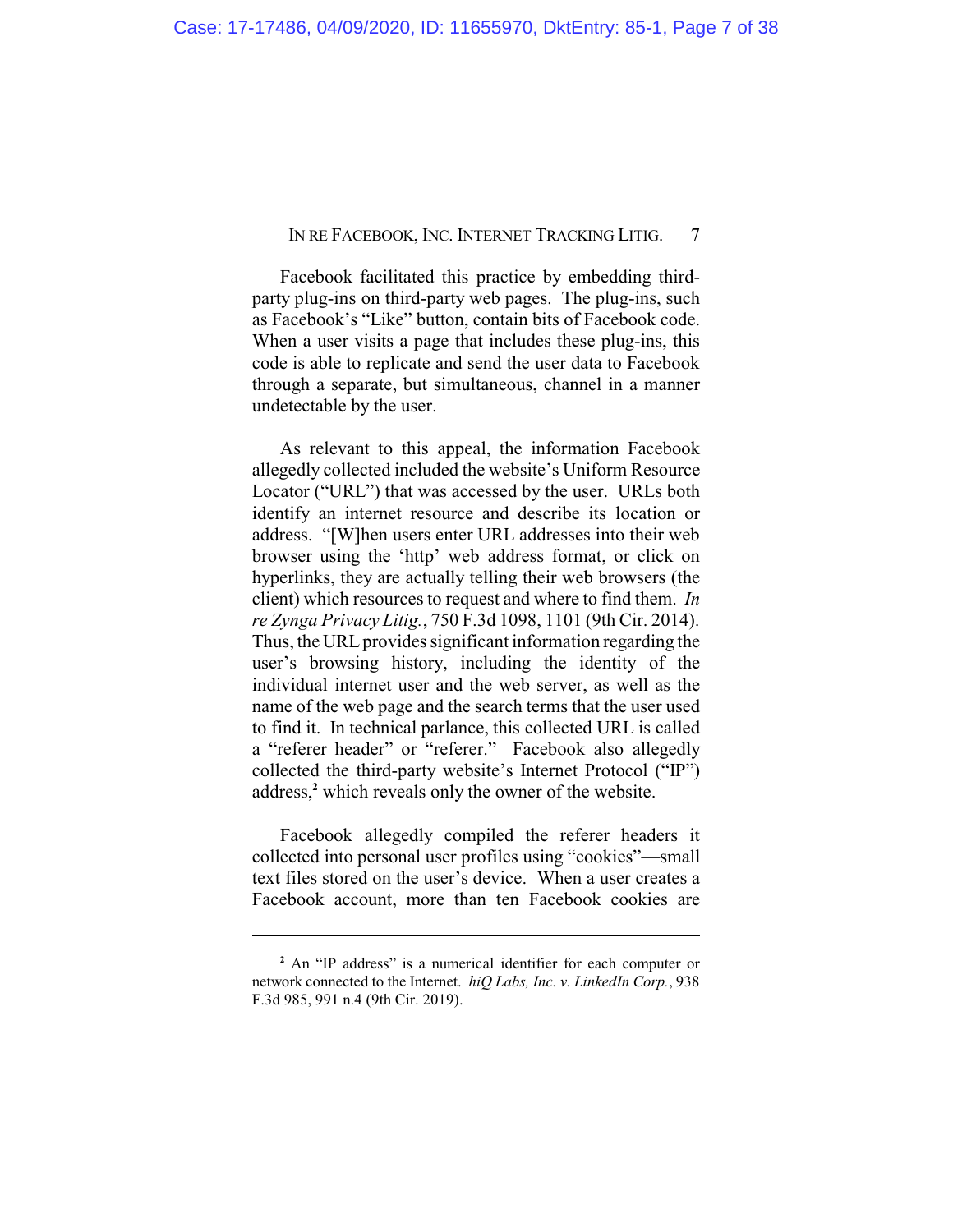placed on the user's browser. These cookies store the user's login ID, and they capture, collect, and compile the referer headers from the web pages visited by the user. As most relevant to this appeal, these cookies allegedly continued to capture information after a user logged out of Facebook and visited other websites.

Plaintiffs claim that internal Facebook communications revealed that company executives were aware of the tracking of logged-out users and recognized that these practices posed various user-privacy issues. According to the Plaintiffs, Facebook stopped tracking logged-out users only after Australian blogger Nik Cubrilovic published a blog detailing Facebook's tracking practices.**<sup>3</sup>**

Plaintiffs filed a consolidated complaint on behalf of themselves and a putative class of people who had active Facebook accounts between May27, 2010 and September 26, 2011. After the district court dismissed their first complaint with leave to amend, Plaintiffs filed an amended complaint. In the amended complaint, they alleged a number of claims. The claims relevant to this appeal consist of: (1) violation of the Wiretap Act, 18 U.S.C. § 2510, *et seq.*; (2) violation of the Stored Communications Act ("SCA"), 18 U.S.C. § 2701; (3) violation of the California Invasion of Privacy Act ("CIPA"), Cal. Pen. Code §§ 631, 632; (4) invasion of privacy; (5) intrusion upon seclusion; (6) breach of contract; (7) breach of the duty of good faith and fair dealing; (8) civil

**<sup>3</sup>** The blog post quickly gained notoriety and played a role in a lawsuit that alleged multiple counts of deceptive trade practices brought against Facebook by the Federal Trade Commission. *In the Matter of Facebook Inc.*, FTC File No. 0923184. Facebook reached a settlement with the FTC in November 2011.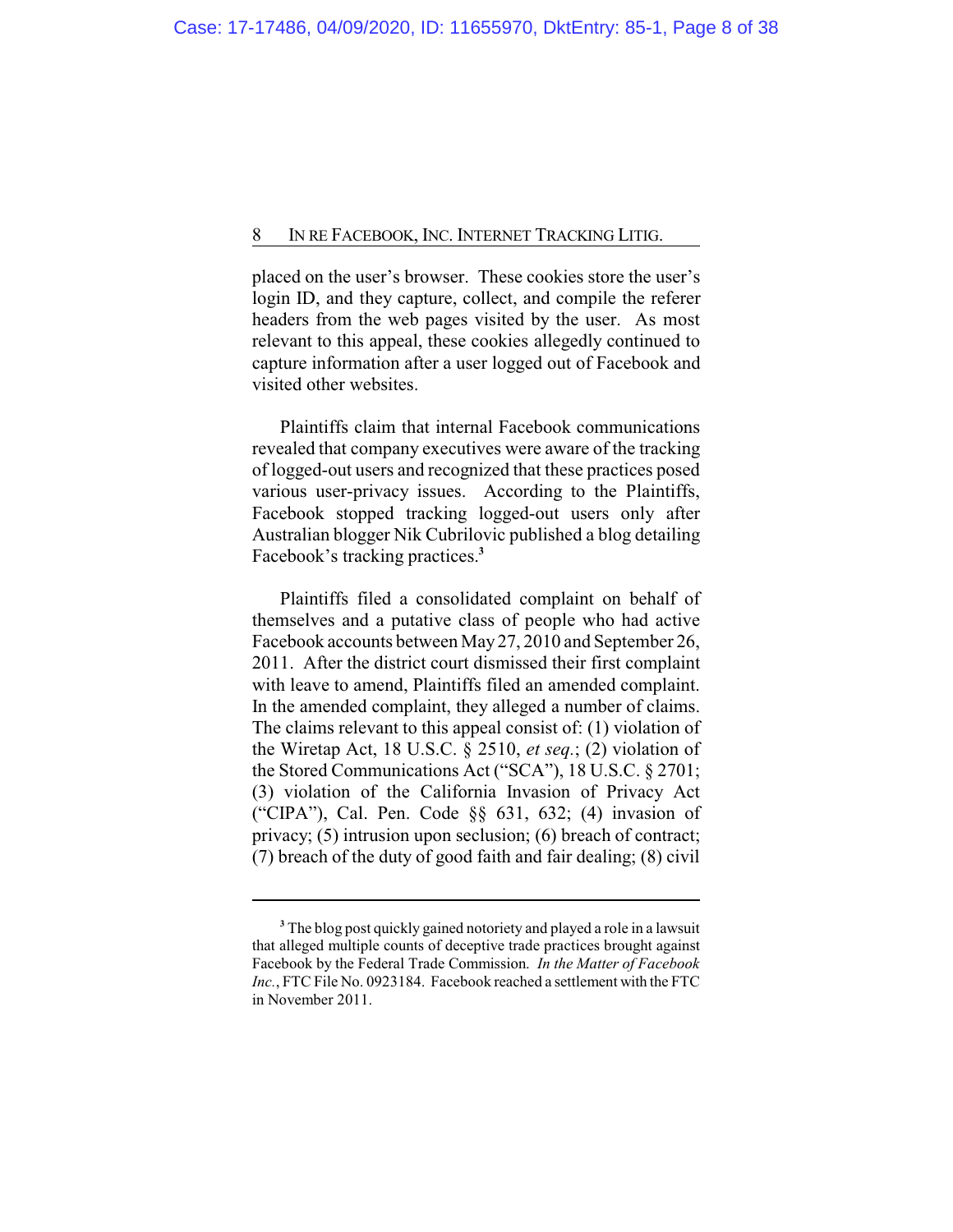fraud; (9) trespass to chattels; (10) violations of California Penal Code § 502 Computer Data Access and Fraud Act ("CDAFA"); and (11) statutory larceny under California Penal Code §§ 484 and 496.

The district court granted Facebook's motion to dismiss the amended complaint. First, the district court determined that Plaintiffs had failed to show they had standing to pursue claims that included economic damages as an element, thus disposing of the claims for trespass to chattels, violations of the CDAFA, fraud, and statutory larceny. It dismissed these claims without leave to amend.

The district court also dismissed for failure to state a claim, without leave to amend, Plaintiffs' claims for violations of the Wiretap Act, CIPA, and the SCA, as well as their common law claims for invasion of privacy and intrusion upon seclusion. The district court dismissed the claims for breach of contract and the breach of the implied covenant of good faith and fair dealing, but granted leave to amend these claims. In response, Plaintiffs amended their complaint as to the breach of contract and implied covenant claims. The district court subsequently granted Facebook's motion to dismiss the amended claims. This timely appeal followed.

We review *de novo* a district court's determination of whether a party has standing. *San Luis & Delta-Mendota Water Auth. v. United States*, 672 F.3d 676, 699 (9th Cir. 2012). We review *de novo* dismissals for failure to state a claim under Rule 12(b)(6). *Dougherty v. City of Covina*, 654 F.3d 892, 897 (9th Cir. 2011).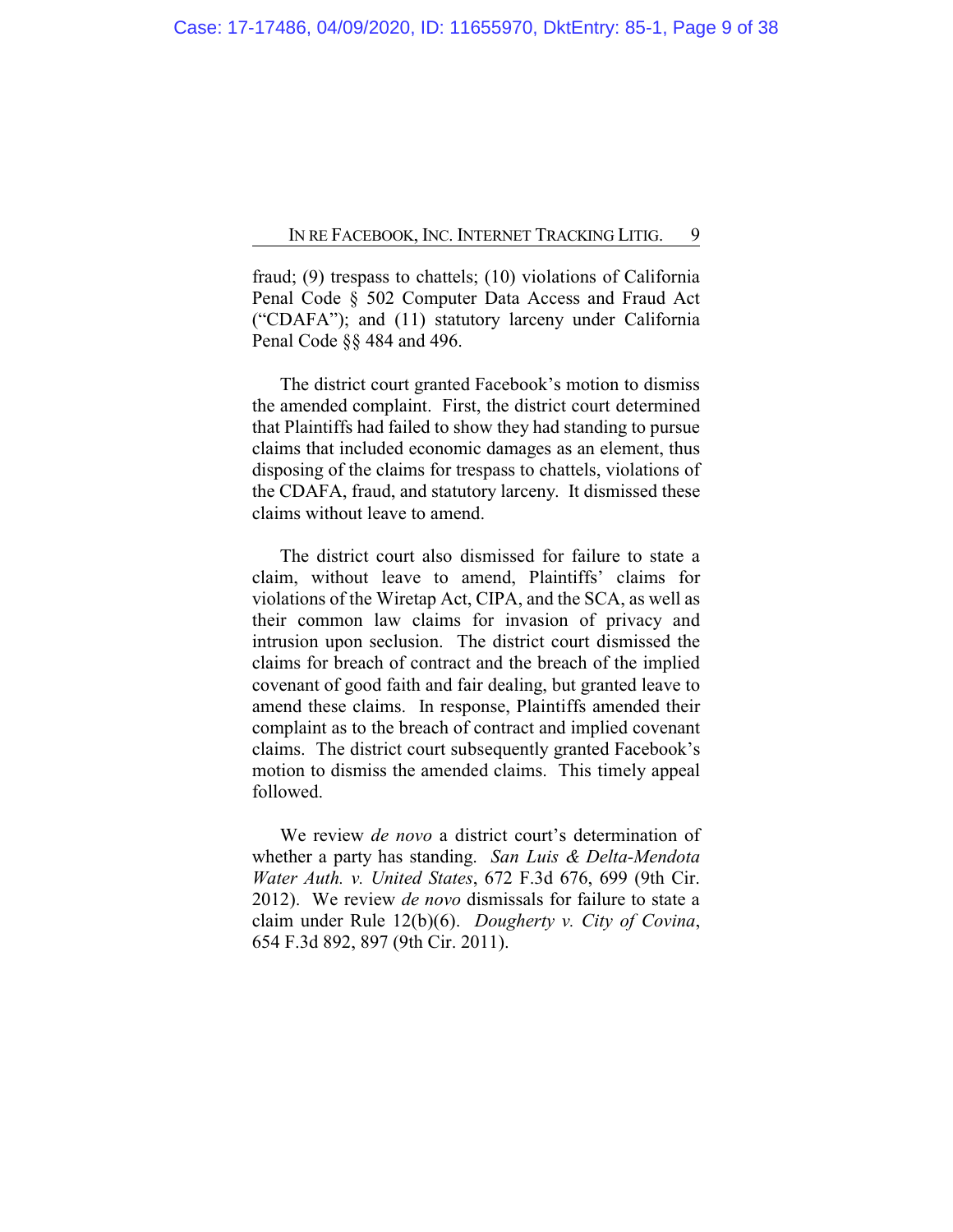II

The Plaintiffs have standing to bring their claims. "Where standing is raised in connection with a motion to dismiss, the court is to 'accept as true all material allegations of the complaint, and . . . construe the complaint in favor of the complaining party.'" *Levine v. Vilsack*, 587 F.3d 986, 991 (9th Cir. 2009) (quoting *Thomas v. Mundell*, 572 F.3d 756, 760 (9th Cir. 2009)).

To establish standing, a "[p]laintiff must have (1) suffered an injury in fact, (2) that is fairly traceable to the challenged conduct of the defendant, and (3) that is likely to be redressed by a favorable judicial decision." *Spokeo v. Robins*, U.S. \_\_, 136 S. Ct. 1540, 1547 (2016). To establish an injury in fact, a plaintiff must show that he or she suffered "an invasion of a legally protected interest" that is "concrete and particularized." *Id*. at 1548 (quoting *Lujan v. Defs. of Wildlife*, 504 U.S. 555, 560 (1992)). A particularized injury is one that affects the plaintiff in a "personal and individual way." *Id*.; *see also Dutta v. State Farm Mutual Auto. Ins. Co.*, 895 F.3d 1166, 1173 (9th Cir. 2018).

A concrete injury is one that is "real and not abstract." *Spokeo*, 136 S.Ct. at 1548 (internal quotation marks omitted). Although an injury "must be 'real' and 'not abstract' or purely 'procedural' . . . it need not be 'tangible.'" *Dutta*, 895 F.3d at 1173. Indeed, though a bare procedural violation of a statute is insufficient to establish an injury in fact, Congress may "elevat[e] to the status of legally cognizable injuries concrete, *de facto* injuries that were previously inadequate" to confer standing. *Spokeo*, 136 S. Ct. at 1549 (quoting *Lujan*, 504 U.S. at 578).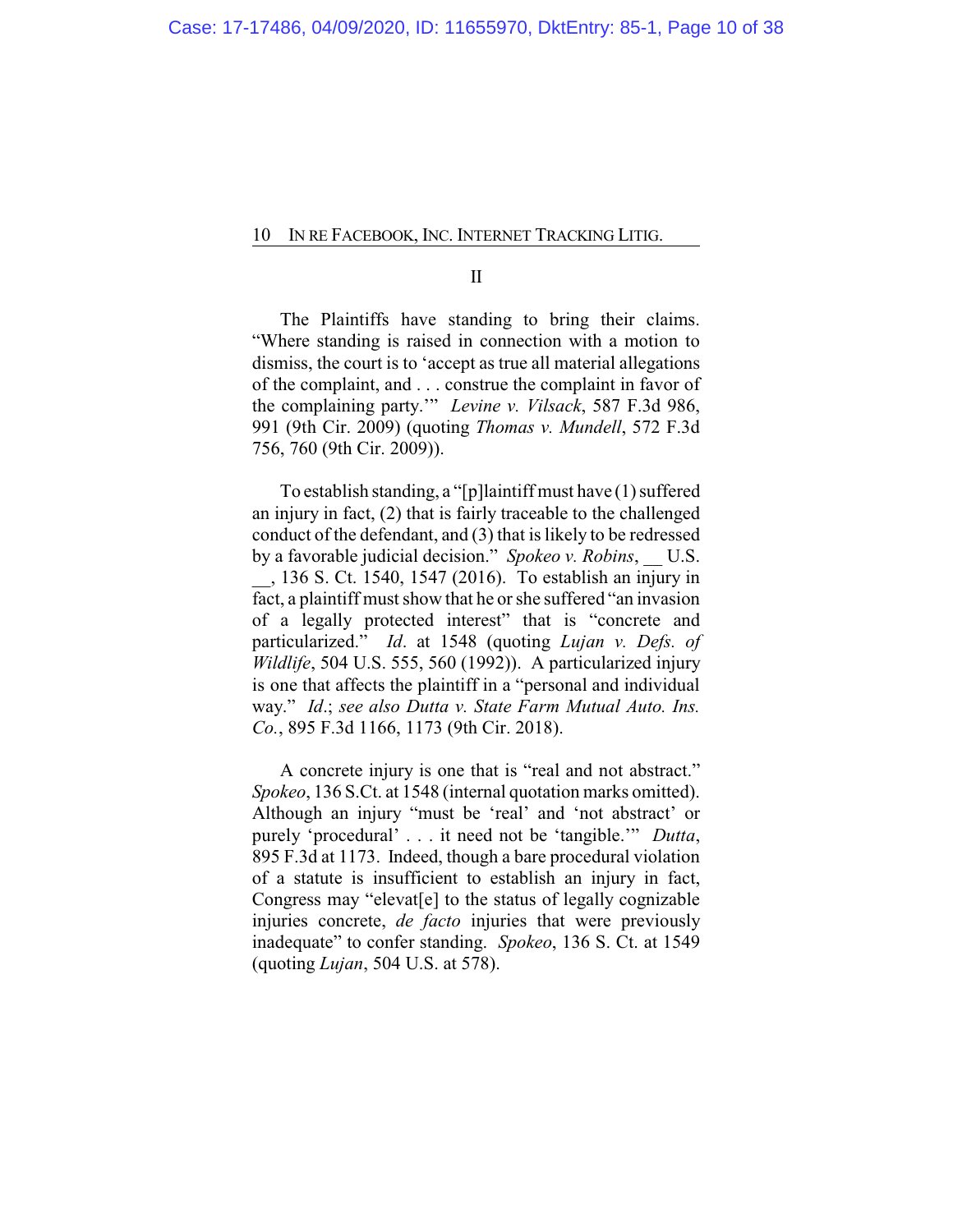To determine whether Congress has done so, we ask whether: (1) "Congress enacted the statute at issue to protect a concrete interest that is akin to a historical, common law interest[,]" and (2) the alleged procedural violation caused real harm or a material risk of harm to these interests. *Dutta*, 895 F.3d at 1174.

A

The district court properly concluded that Plaintiffs had established standing to bring claims for invasion of privacy, intrusion upon seclusion, breach of contract, breach of the implied covenant of good faith and fair dealing, as well as claims under the Wiretap Act and CIPA, because they adequately alleged privacy harms.

Plaintiffs have adequately alleged an invasion of a legally protected interest that is concrete and particularized. "[V]iolations of the right to privacy have long been actionable at common law." *Patel v. Facebook*, 932 F.3d 1264, 1272 (9th Cir. 2019) (quoting *Eichenberger v. ESPN, Inc.*, 876 F.3d 979, 983 (9th Cir. 2017)). A right to privacy "encompass[es] the individual's control of information concerning his or her person." *Eichenberger*, 876 F.3d at 983 (quoting *U.S. Dep't of Justice v. Reporters Comm. for Freedom of the Press*, 489 U.S. 749, 763 (1989)).

As to the statutory claims, the legislative history and statutory text demonstrate that Congress and the California legislature intended to protect these historical privacy rights when they passed the Wiretap Act, SCA, and CIPA. *See* S. REP. NO. 99-541, at 2 (1986) ("[The Wiretap Act] is the primary law protecting the security and privacy of business and personal communications in the United States today.");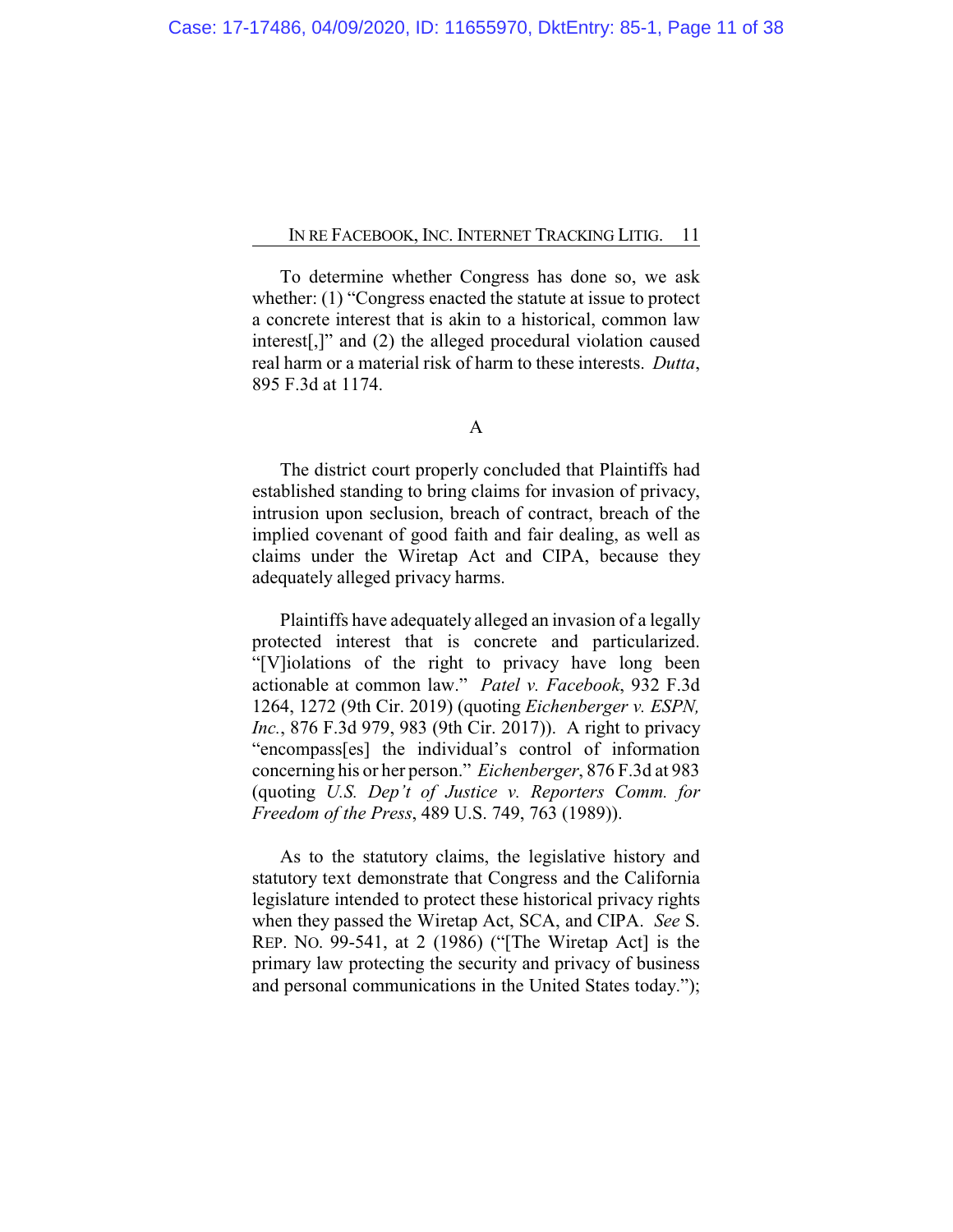*Id.* at 3 ("The SCA] is modeled after the Right to Financial Privacy Act, 12 U.S.C. § 3401 et seq. to protect privacy interests in personal and proprietary information . . . ."); Cal. Pen. Code § 630 (noting that CIPA was passed "to protect the right of privacy of the people of this state"). Thus, these statutory provisions codify a substantive right to privacy, the violation of which gives rise to a concrete injury sufficient to confer standing. *See Campbell v. Facebook, Inc.*, —F.3d—, 2020 WL 1023350, at \*7–8 (9th Cir. Mar. 3, 2020).

Plaintiffs have adequately alleged harm to these privacy interests. Plaintiffs alleged that Facebook continued to collect their data after they had logged off the social media platform, in order to receive and compile their personally identifiable browsing history. As alleged in the complaint, this tracking occurred "no matter how sensitive" or personal users' browsing histories were. Facebook allegedly constantly compiled and updated its database with its users' browsing activities, including what they did when they were not using Facebook. According to Plaintiffs, by correlating users' browsing history with users' personal Facebook profiles—profiles that could include a user's employment history and political and religious affiliations—Facebook gained a cradle-to-grave profile without users' consent.

Here, Plaintiffs have adequately alleged that Facebook's tracking and collection practices would cause harm or a material risk of harm to their interest in controlling their personal information. As alleged, Facebook's tracking practices allow it to amass a great degree of personalized information. Facebook's user profiles would allegedly reveal an individual's likes, dislikes, interests, and habits over a significant amount of time, without affording users a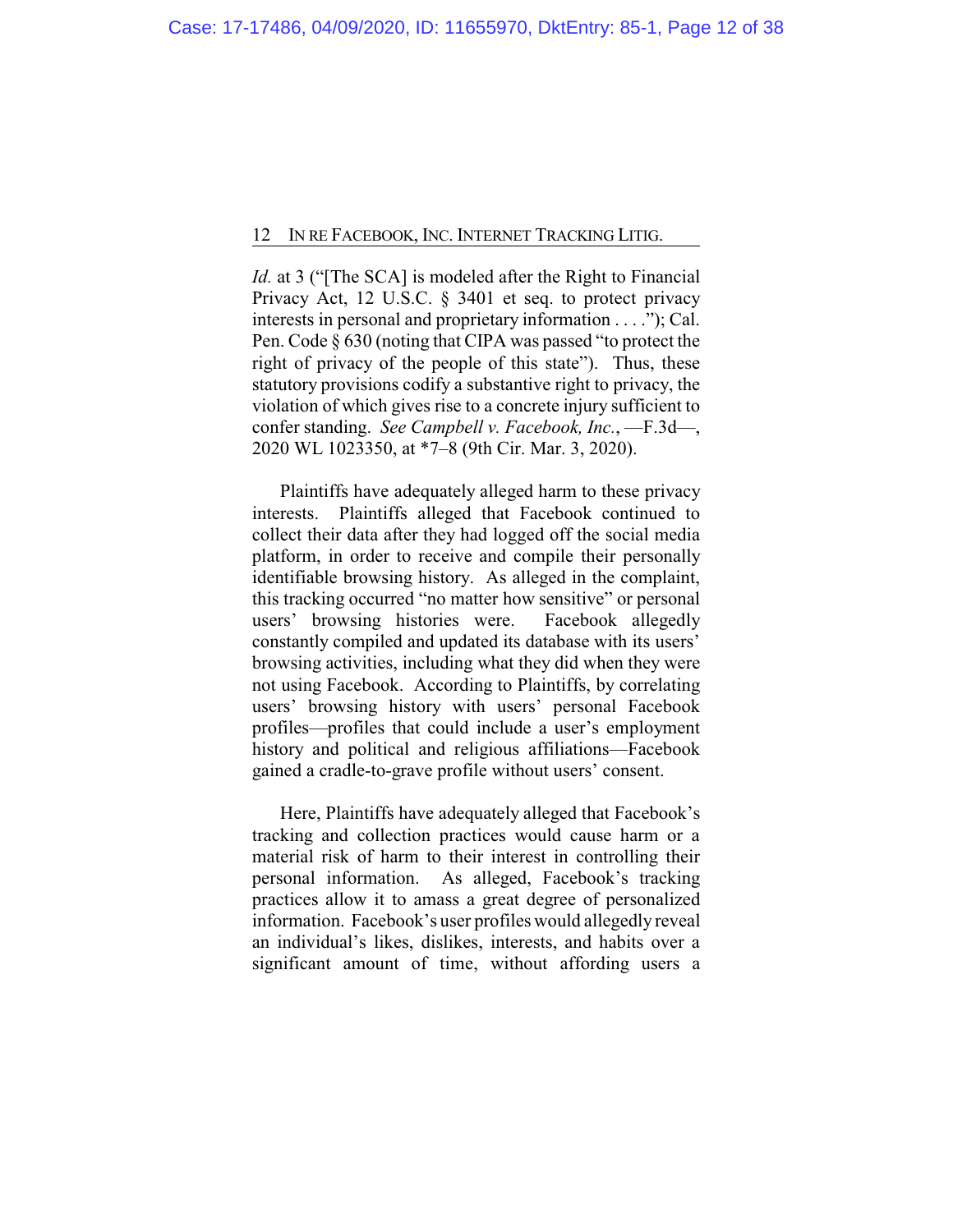meaningful opportunity to control or prevent the unauthorized exploration of their private lives.

"[A]dvances in technology can increase the potential for unreasonable intrusions into personal privacy." *Patel*, 932 F.3d at 1272. As the Third Circuit has noted, "[i]n an era when millions of Americans conduct their affairs increasingly through electronic devices, the assertion . . . that federal courts are powerless to provide a remedy when an internet company surreptitiously collects private data . . . is untenable. Nothing in *Spokeo* or any other Supreme Court decision suggests otherwise." *In re Google Inc. Cookie Placement Consumer Privacy Litig.*, 934 F.3d 316, 325 (3rd Cir. 2019) ("*In re Google Cookie*").

Accordingly, Plaintiffs have sufficiently alleged a clear invasion of the historically recognized right to privacy. Therefore, Plaintiffs have standing to pursue their privacy claims under the Wiretap Act, SCA, and CIPA, as well as their claims for breach of contract and breach of the implied covenant of good faith and fair dealing.

B

Plaintiffs also alleged theories of California common law trespass to chattels and fraud, statutory larceny, and violations of the CDAFA. The district court dismissed these claims for lack of standing, concluding that the Plaintiffs failed to demonstrate that they had suffered the economic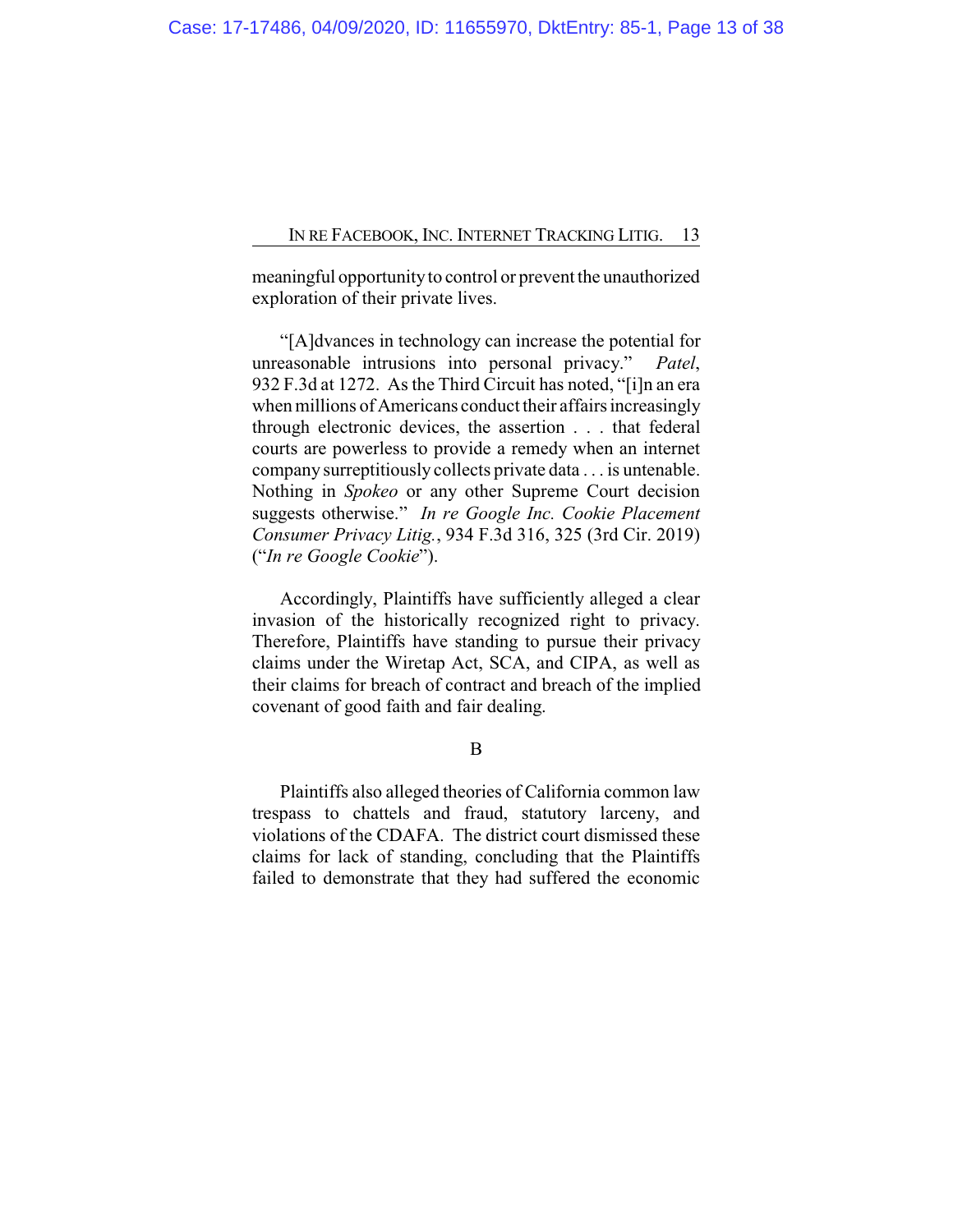injury the district court viewed as necessary to bring each of these claims.**<sup>4</sup>** We respectfully disagree.

Plaintiffs allege that Facebook is unjustly enriched through the use of their data. Facebook argues that unjust enrichment is not sufficient to confer standing, and that Plaintiffs must instead demonstrate that they either planned to sell their data, or that their data was made less valuable through Facebook's use. They similarly assert that Plaintiffs' entitlement to damages does not constitute an injury for purposes of standing.

However, "state law can create interests that support standing in federal courts." *Cantrell v. City of Long Beach*, 241 F.3d 674, 684 (9th Cir. 2001). As relevant here, California law recognizes a right to disgorgement of profits resulting from unjust enrichment, even where an individual has not suffered a corresponding loss. *See Cty. of San Bernardino v. Walsh*, 158 Cal. App. 4th 533, 542 (2007) (noting that where "a benefit has been received by the defendant but the plaintiff has not suffered a corresponding loss, or in some cases, any loss, but nevertheless the enrichment of the defendant would be unjust . . . [t]he defendant may be under a duty to give to the plaintiff the

**<sup>4</sup>** To prevail on a claim for trespass to chattels, Plaintiffs must demonstrate that some actual injury may have occurred and that the owner of the property at issue may only recover the actual damages suffered as a result of the defendant's actions. *Intel Corp. v. Hamidi*, 30 Cal. 4th 1342, 1351–52 (2003). Fraud similarly requires damages, *Beckwith v. Dahl*, 205 Cal. App. 4th 1039, 1064 (2012), as does a violation of the CDAFA, *Mintz v. Mark Bartelstein & Assocs.*, 906 F. Supp. 2d 1017, 1032 (C.D. Cal. 2012) (noting that "[u]nder the plain language of the statute[,]" damages must be established). Damages is an inherent element of larceny.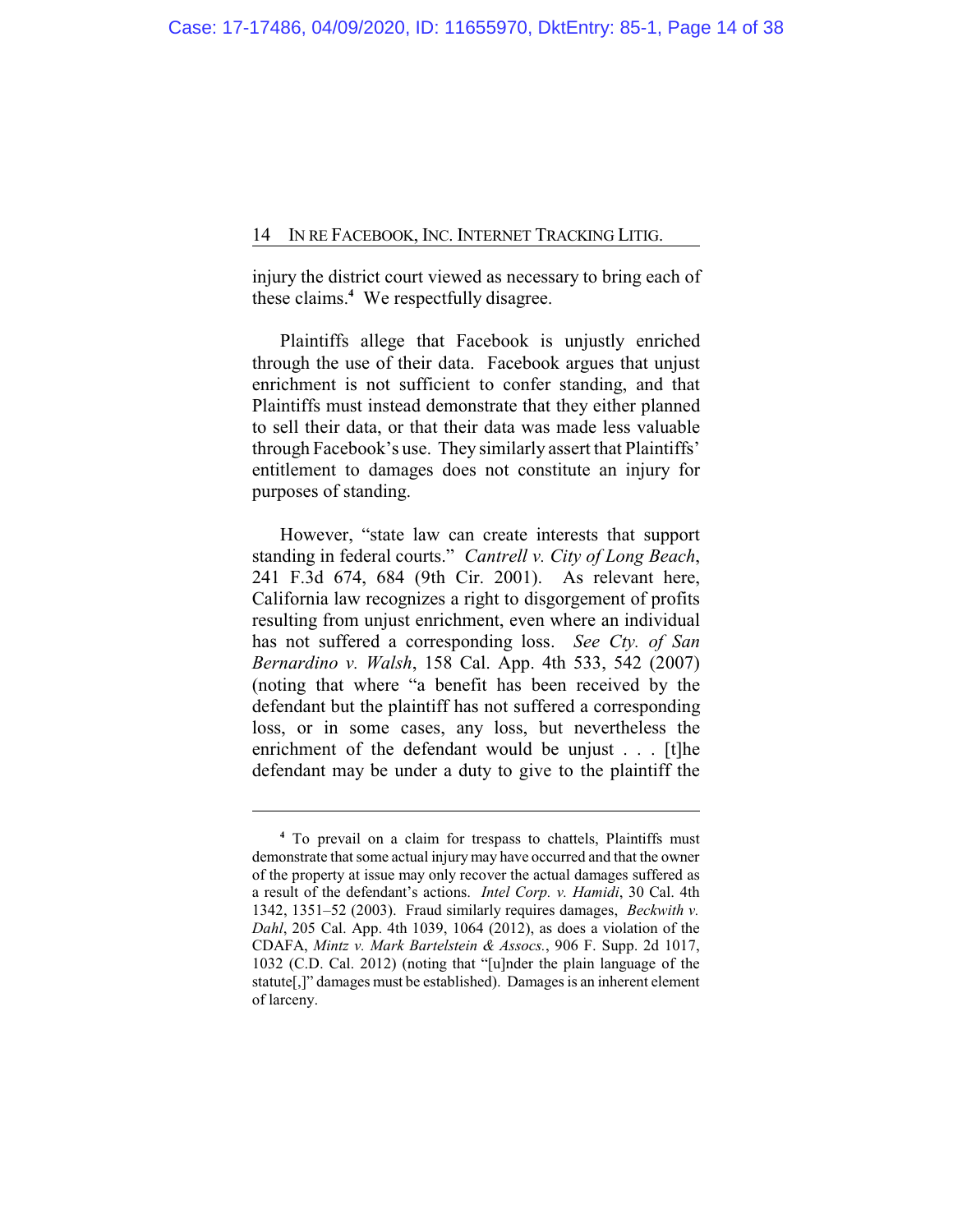amount bywhich [the defendant] has been enriched" (quoting Rest., Restitution, § 1, com. e)); *see also Ghirardo v. Antonioli*, 14 Cal. 4th 39, 51 (1996) ("Under the law of restitution, an individual may be required to make restitution if he is unjustly enriched at the expense of another.").

In other words, California law requires disgorgement of unjustly earned profits regardless of whether a defendant's actions caused a plaintiff to directly expend his or her own financial resources or whether a defendant's actions directly caused the plaintiff's property to become less valuable. *See, e.g.*, *CTC Real Estate Servs. v. Lepe*, 140 Cal. App. 4th 856, 860–61 (2006) (holding that a woman whose identity was stolen and used to obtain later-foreclosed-upon property was entitled to surplus funds from the sale at auction because "she was entitled to the product of identity theft"); *Ward v. Taggert*, 51 Cal. 2d 736, 742–43 (1959) (holding that plaintiffs could recover profits unjustly realized by a real estate agent who misrepresented the purchase price of real estate, even though the plaintiffs did not pay more than the land was worth when they purchased it); *cf. Walsh*, 158 Cal. App. 4th at 542–43 (holding that the district court did not err where it solely relied on profit to the defendants rather than loss to the plaintiffs to calculate damages).

"The 'gist of the question of standing' is whether the plaintiff has a sufficiently 'personal stake in the outcome of the controversy.'" *Washington v. Trump*, 847 F.3d 1151, 1159 (9th Cir. 2017) (quoting *Massachusetts v. EPA*, 549 U.S. 497, 517 (2007)). Because California law recognizes that individuals maintain an entitlement to unjustly earned profits, to establish standing, Plaintiffs must allege they retain a stake in the profits garnered from their personal browsing histories because "the circumstances are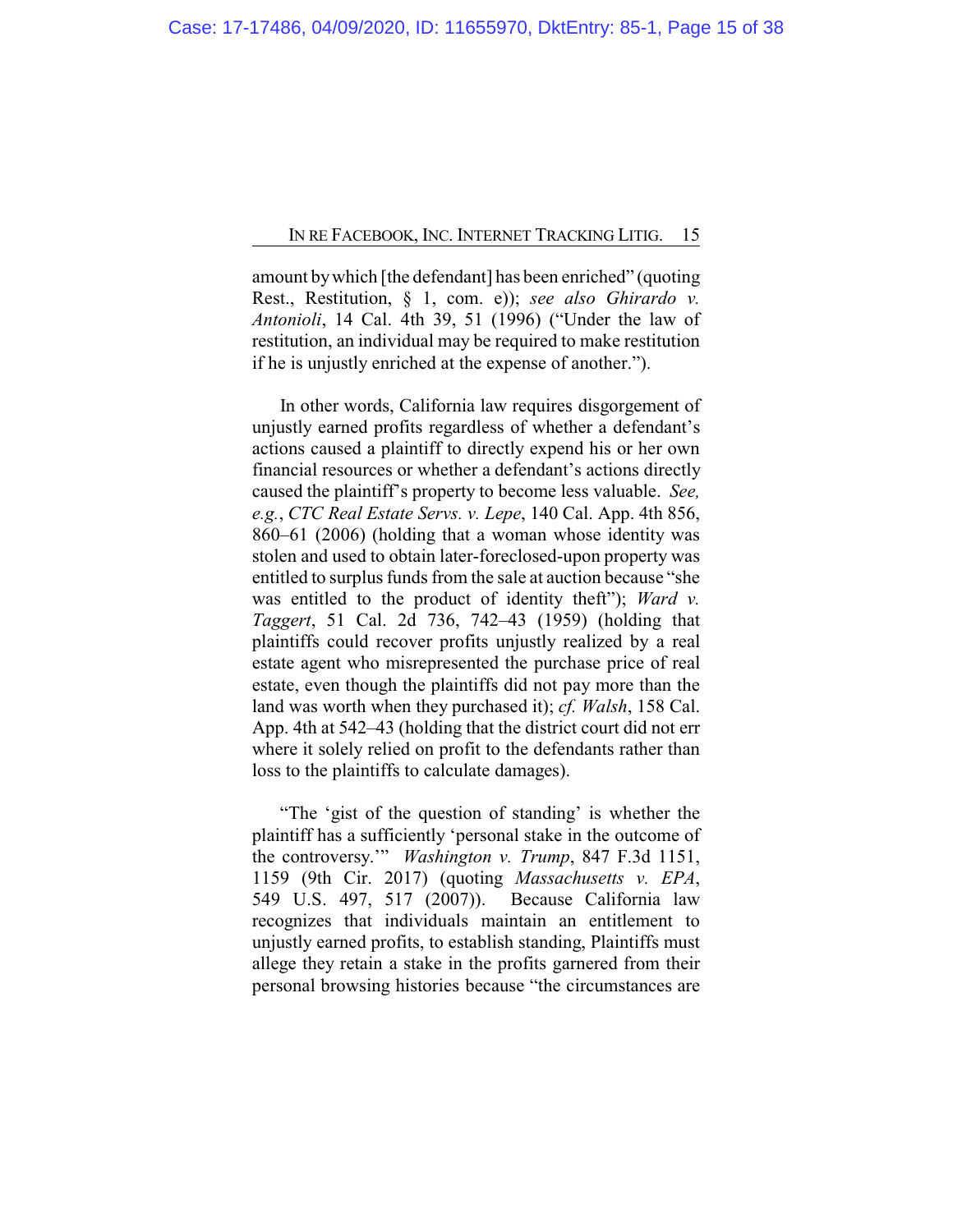such that, as between the two [parties], it is *unjust* for [Facebook] to retain it." *McBride v. Boughton*, 123 Cal. App. 4th 379, 389 (2004) (emphasis in original) (quoting *First Nationwide Savings v. Perry*, 11 Cal. App. 4th 1657, 1662 (1992)). Under California law, this stake in unjustly earned profits exists regardless of whether an individual planned to sell his or her data or whether the individual's data is made less valuable.

Because California law recognizes a legal interest in unjustly earned profits, Plaintiffs have adequately pleaded an entitlement to Facebook's profits from users' personal data sufficient to confer Article III standing. Plaintiffs allege that their browsing histories carry financial value. They point to the existence of a study that values users' browsing histories at \$52 per year, as well as research panels that pay participants for access to their browsing histories.

Plaintiffs also sufficiently allege that Facebook profited from this valuable data. According to the complaint, Facebook sold user data to advertisers in order to generate revenue. Indeed, as alleged, Facebook's ad sales constituted over 90% of the social media platform's revenue during the relevant period of logged-out user tracking.

Plaintiffs' allegations are sufficient at the pleading stage to demonstrate that these profits were unjustly earned. As stated in the complaint, "despite Facebook's false guarantee to the contrary," the platform "charges users by acquiring the users' sensitive and valuable personal information" and selling it to advertisers for a profit. Plaintiffs allegedly did not provide authorization for the use of their personal information, nor did they have any control over its use to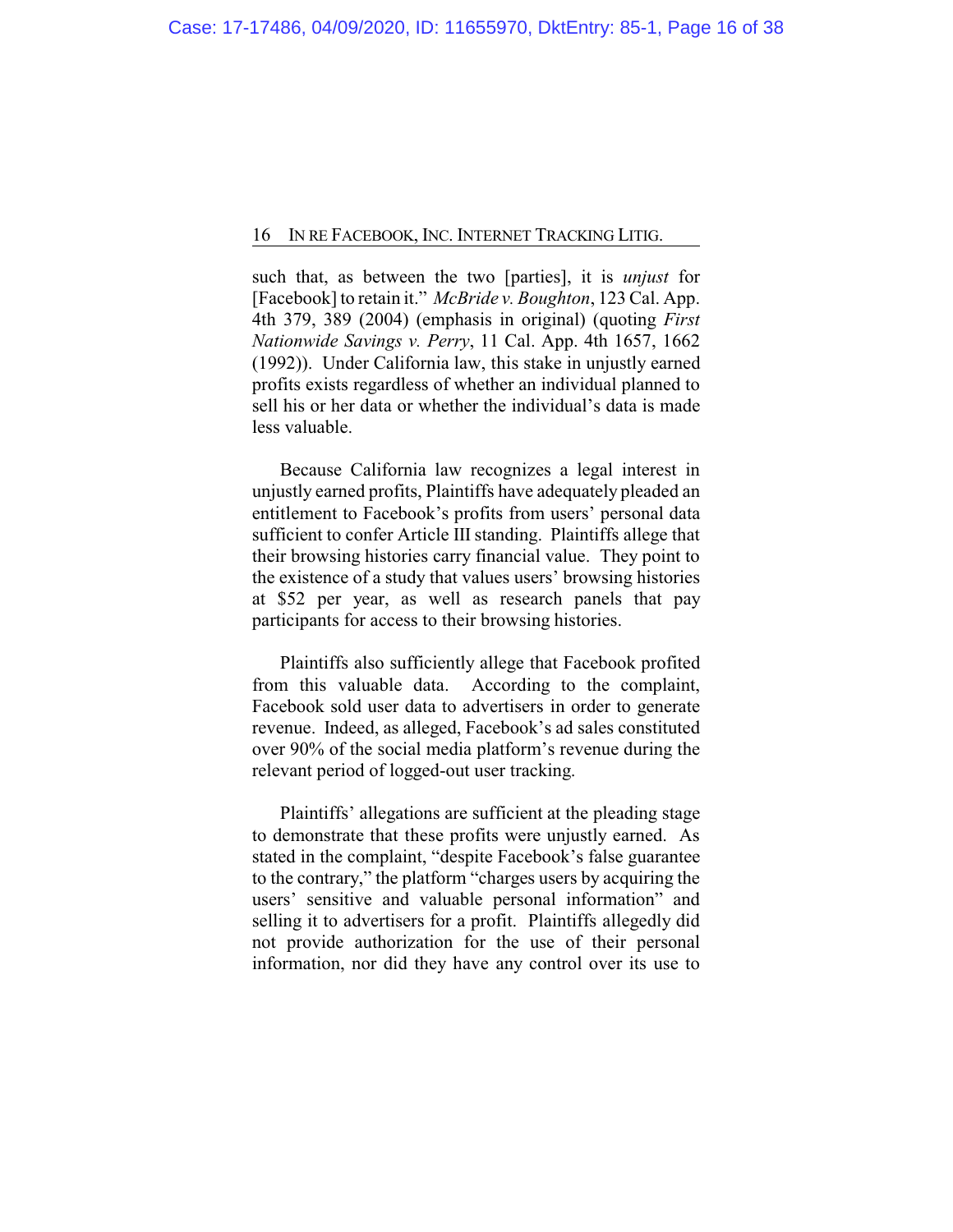produce revenue. This unauthorized use of their information for profit would entitle Plaintiffs to profits unjustly earned.

Thus, Plaintiffs sufficiently alleged a state law interest whose violation constitutes an injury sufficient to establish standing to bring their claims for CDAFA violations and California common law trespass to chattels, fraud, and statutory larceny.

#### III

Plaintiffs adequately stated claims for relief for invasion of privacy, intrusion upon seclusion, breach of contract, breach of the implied covenant of good faith and fair dealing, as well as their claims under the Wiretap Act and CIPA. In order to survive a motion to dismiss under Federal Rule of Civil Procedure 12(b)(6), the facts alleged must "plausibly give rise to an entitlement to relief." *Dougherty*, 654 F.3d at 897 (quoting *Ashcroft v. Iqbal*, 556 U.S. 662, 679 (2009)). At the pleading stage, all allegations of material fact are taken as true and construed in the light most favorable to the nonmoving party. *Id*.

## A

Plaintiffs adequately stated claims for relief for intrusion upon seclusion and invasion of privacy under California law. To state a claim for intrusion upon seclusion under California common law, a plaintiff must plead that (1) a defendant "intentionally intrude[d] into a place, conversation, or matter as to which the plaintiff has a reasonable expectation of privacy[,]" and (2) the intrusion "occur[red] in a manner highly offensive to a reasonable person." *Hernandez v. Hillsides, Inc.*, 47 Cal. 4th 272, 286 (2009).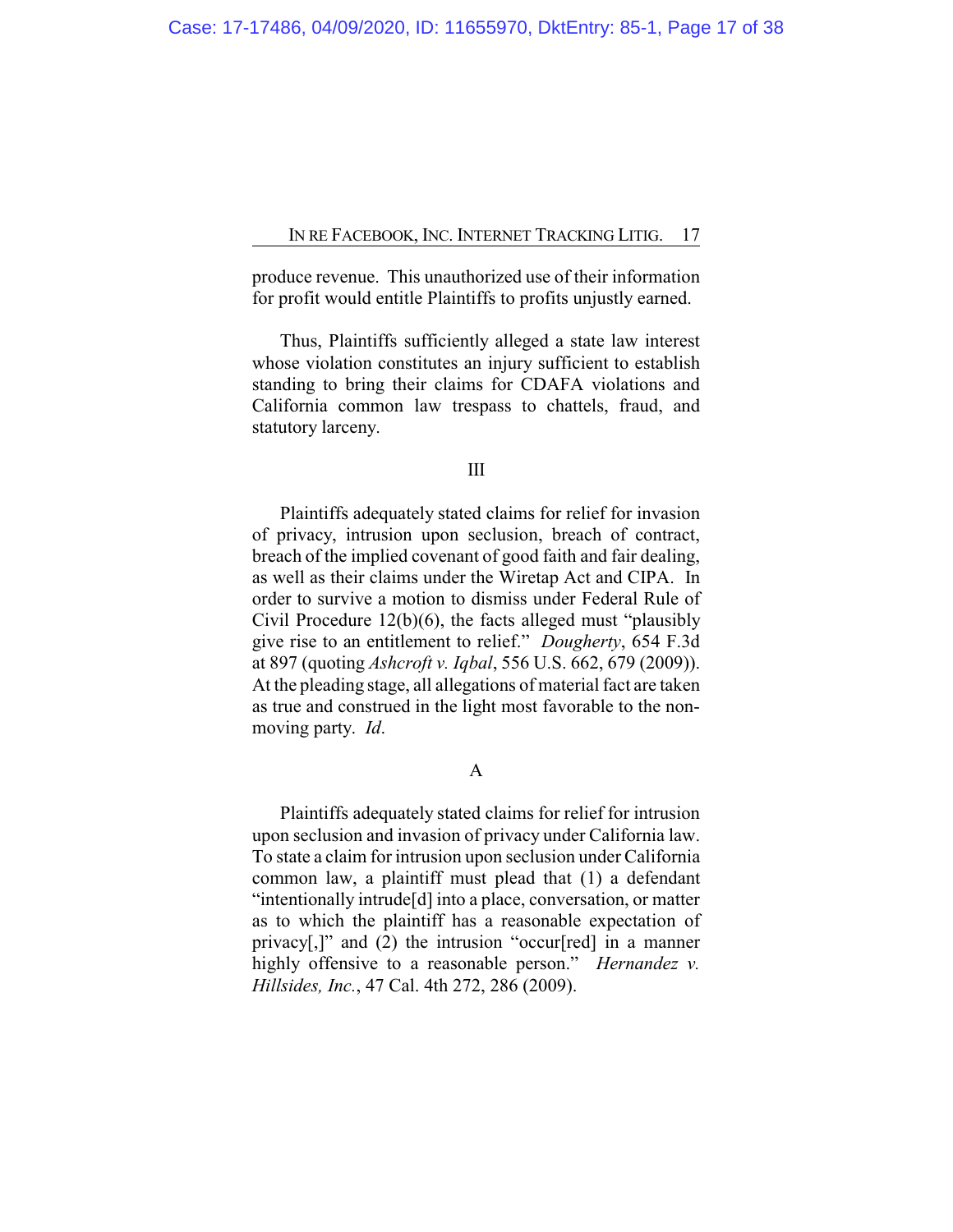A claim for invasion of privacy under the California Constitution involves similar elements. Plaintiffs must show that (1) they possess a legally protected privacy interest, (2) theymaintain a reasonable expectation of privacy, and (3) the intrusion is "so serious . . . as to constitute an egregious breach of the social norms" such that the breach is "highly offensive." *Id.* at 287.

Because of the similarity of the tests, courts consider the claims together and ask whether: (1) there exists a reasonable expectation of privacy, and (2) the intrusion was highly offensive. *Id*. We address both in turn.

1

The existence of a reasonable expectation of privacy, given the circumstances of each case, is a mixed question of law and fact. *Hill v. NCAA*, 7 Cal. 4th 1, 40 (1994). "[M]ixed questions of fact and law are reviewed de novo, unless the mixed question is primarily factual." *N.B. v. Hellgate Elem. Sch. Dist., ex rel. Bd. of Dirs., Missoula Cty., Mont.*, 541 F.3d 1202, 1207 (9th Cir. 2008). Here, because we are reviewing the district court's legal conclusions, we review *de novo*.

We first consider whether a defendant gained "unwanted access to data by electronic or other covert means, in violation of the law or social norms." *Hernandez*, 47 Cal. 4th at 286 (internal quotation marks omitted). To make this determination, courts consider a variety of factors, including the customs, practices, and circumstances surrounding a defendant's particular activities. *Hill*, 7 Cal. 4th at 36.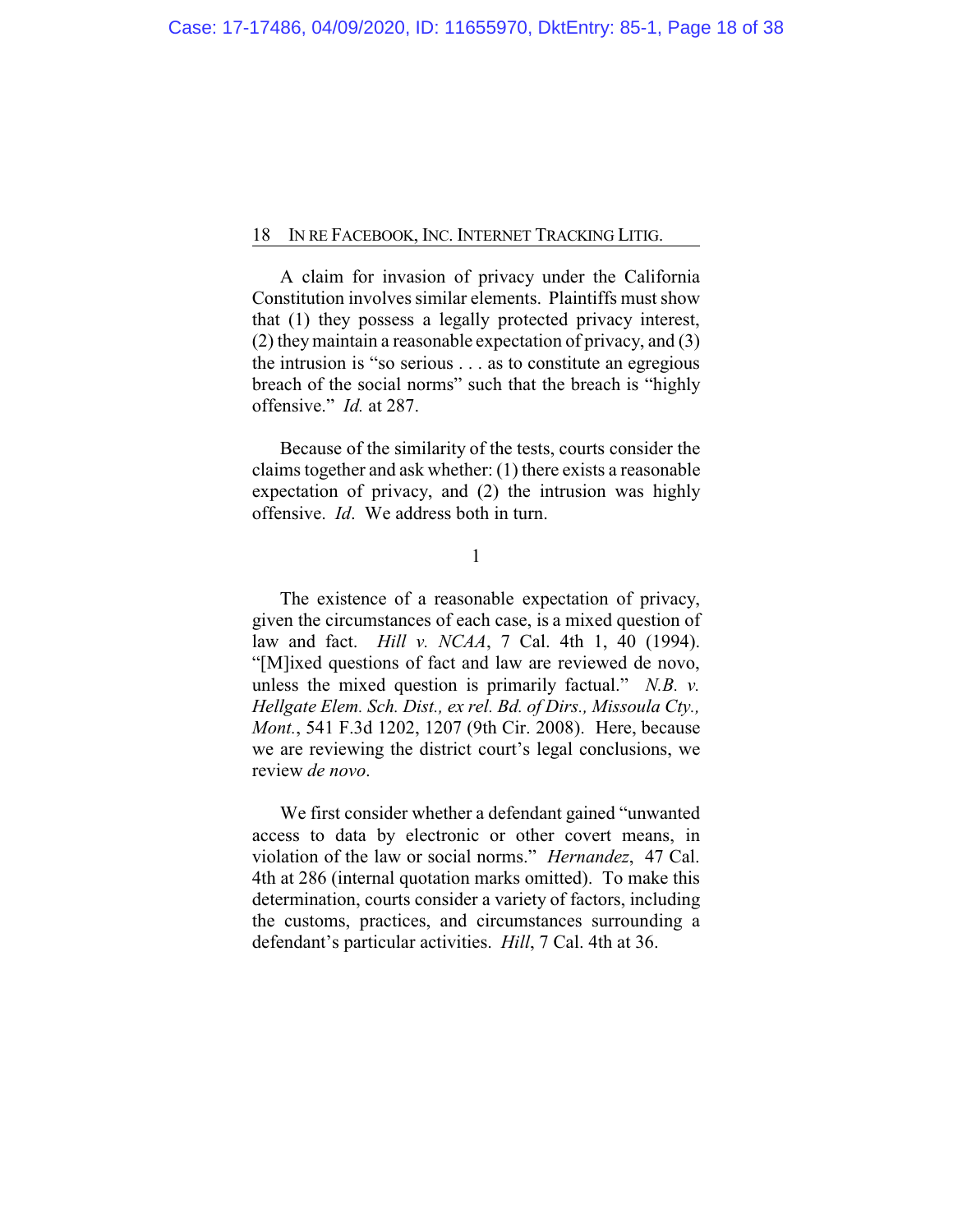Thus, the relevant question here is whether a user would reasonably expect that Facebook would have access to the user's individual data after the user logged out of the application. Facebook's privacy disclosures at the time allegedly failed to acknowledge its tracking of logged-out users, suggesting that users' information would not be tracked.

The applicable Facebook Statement of Rights and Responsibilities ("SRR") stated:

> Your privacy is very important to us. We designed our Privacy Policy to make important disclosures about how you can use Facebook to share with others and how we collect and can use your content and information. We encourage you to read the Privacy Policy, and to use it to make informed decisions.

SRR, dated April 26, 2011.

Facebook's applicable Data Use Policy,<sup>5</sup> in turn, stated:

We receive data whenever you visit a game, application, or website that uses [Facebook's services]. This may include the date and time you visit the site; the web address, or URL, you're on; technical information about the IP address, browser and the operating system

**<sup>5</sup>** This policy was originally titled "Privacy Policy." During the class period, its title was changed to "Data Use Policy."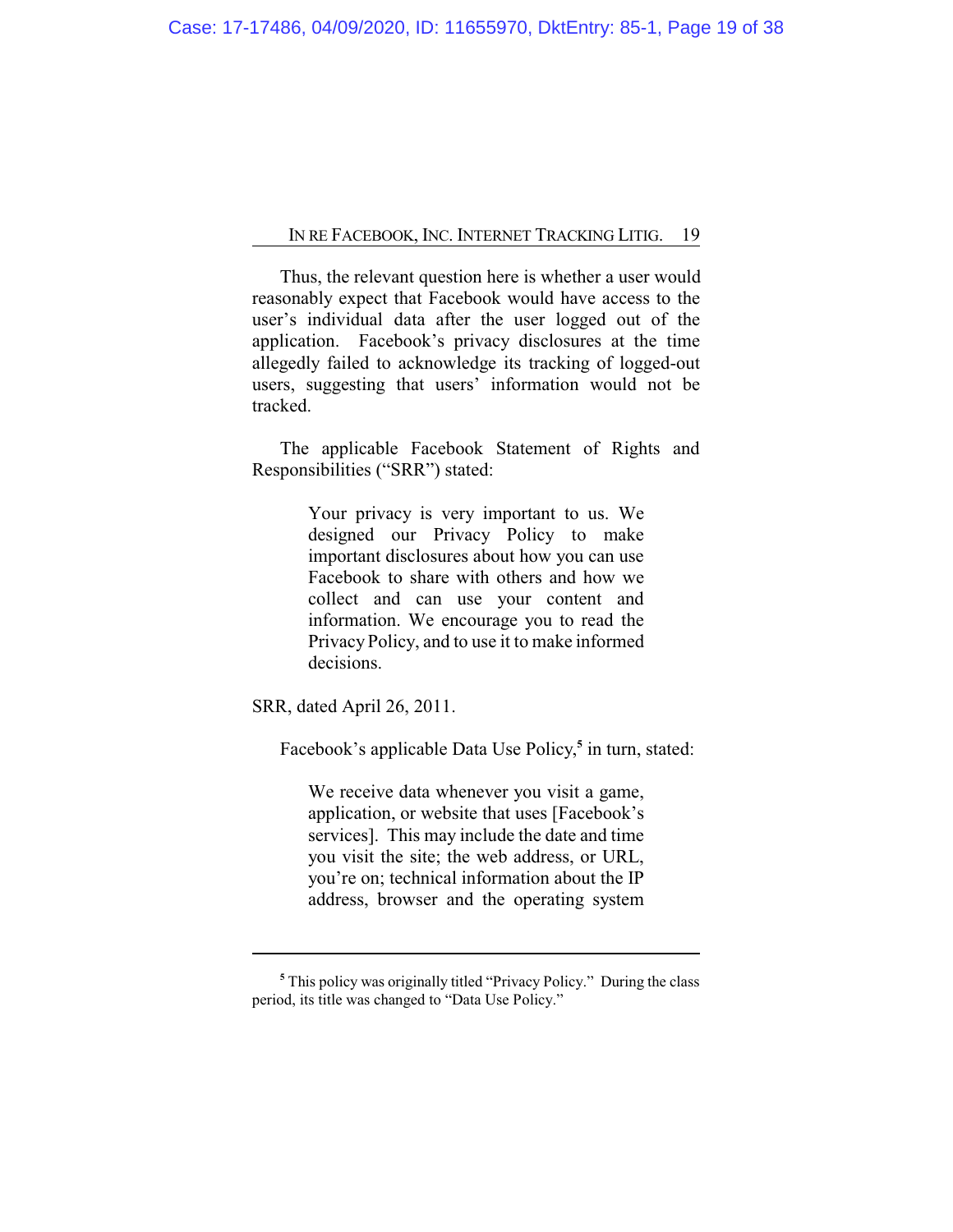you use; and, *if you are logged in to Facebook,* your user ID.

Data Use Policy, dated September 7, 2011 (emphasis added).

Finally, Facebook's "Help Center" at the time included answers to questions related to data tracking. Most relevantly, one answer from a Help Center page at the time answered the question "[w]hat information does Facebook receive about me when I visit a website with a Facebook social plug in?" **<sup>6</sup>** The Help Center page first stated that Facebook collected the date and time of the visit, the referer URL, and other technical information. It continued, "[i]f you are logged into Facebook, we also see your user ID number and email address. . . . If you log out of Facebook, we will not receive this information about partner websites but you will also not see personalized experiences on these sites."

Plaintiffs have plausibly alleged that an individual reading Facebook's promise to "make important privacy disclosures" could have reasonably concluded that the basics of Facebook's tracking—when, why, and how it tracks user information—would be provided. Plaintiffs have plausibly alleged that, upon reading Facebook's statements in the applicable Data Use Policy, a user might assume that only logged-in user data would be collected. Plaintiffs have alleged that the applicable Help Center page affirmatively stated that logged-out user data would not be collected. Thus, Plaintiffs have plausibly alleged that Facebook set an

**<sup>6</sup>** Facebook disputes that some of the Help Center pages Plaintiffs attached to their complaint were dated during the class period. It does not dispute, however, that this particular HelpCenter page fell within the class period.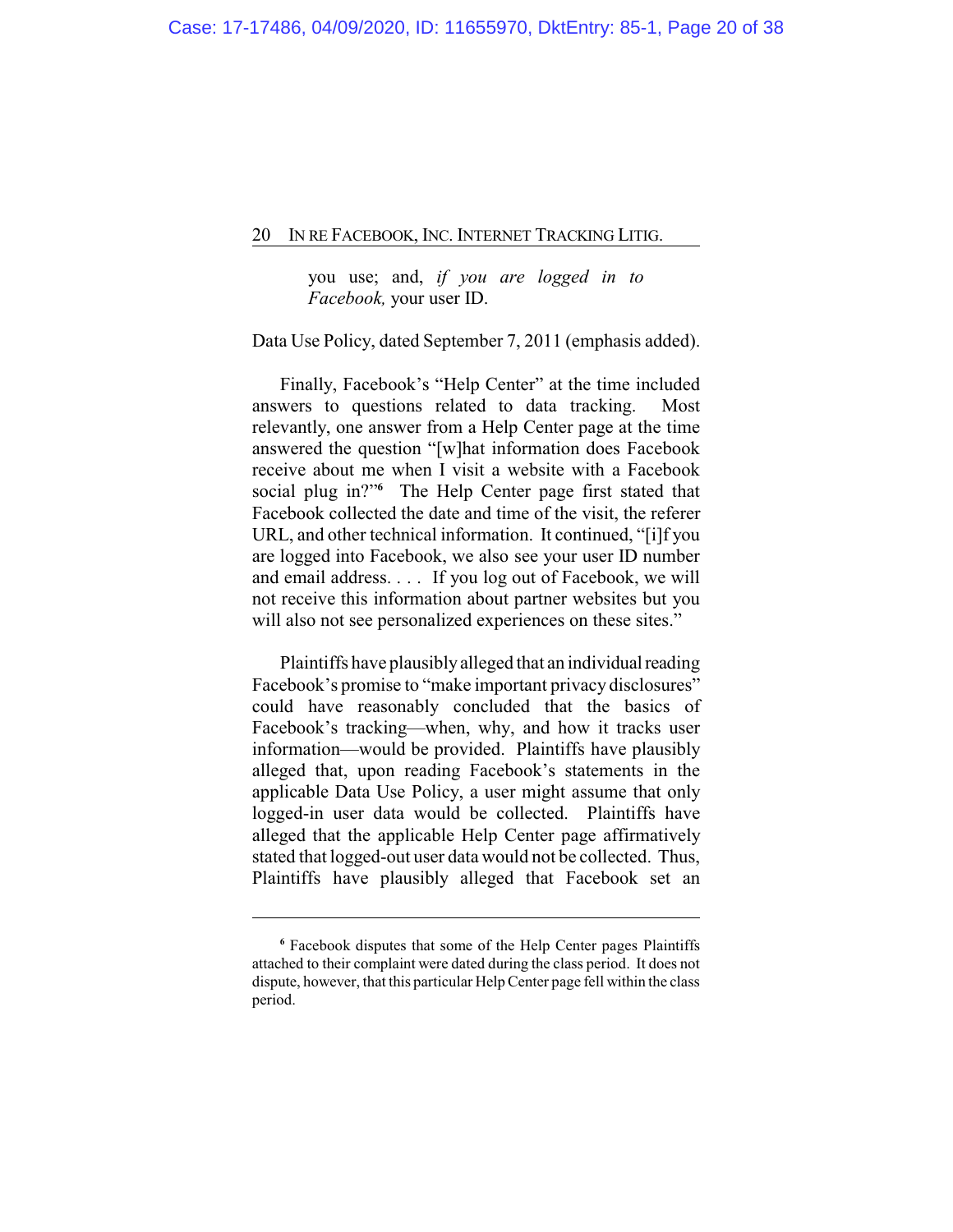expectation that logged-out user data would not be collected, but then collected it anyway.

In addition, the amount of data allegedly collected was significant. Plaintiffs allege that "[n]o matter how sensitive the website, the referral URL is acquired by Facebook along with the cookies that precisely identify the [logged-out] user" and that Facebook acquires an "enormous amount of individualized data" through its use of cookies on the countless websites that incorporate Facebook plug-ins. That this amount of information can be easily collected without user knowledge is similarly significant. Plaintiffs have plausibly alleged that Facebook did not disclose that the cookies would continue to track users' browsing history after they log out of the platform. Nor did it disclose the extent of information collected.

In light of the privacy interests and Facebook's allegedly surreptitious and unseen data collection, Plaintiffs have adequately alleged a reasonable expectation of privacy. Case law supports this determination. In *In re Google Cookie*—where the Third Circuit similarly interpreted California Law—the court held that users maintained a reasonable expectation of privacy in their browsing histories when Google tracked URLs after the users denied consent for such tracking. 806 F.3d at 129, 151; *see also In re Nickelodeon Cons. Priv. Litig.*, 827 F.3d 262, 293–94 (3d Cir. 2016) ("*In re Nickelodeon*") (holding, under analogous New Jersey law, that a reasonable expectation of privacy existed when Nickelodeon promised users that it would not collect information from website users, but then did). That users in those cases explicitly denied consent does not render those cases distinguishable from the instant case, given Facebook's affirmative statements that it would not receive information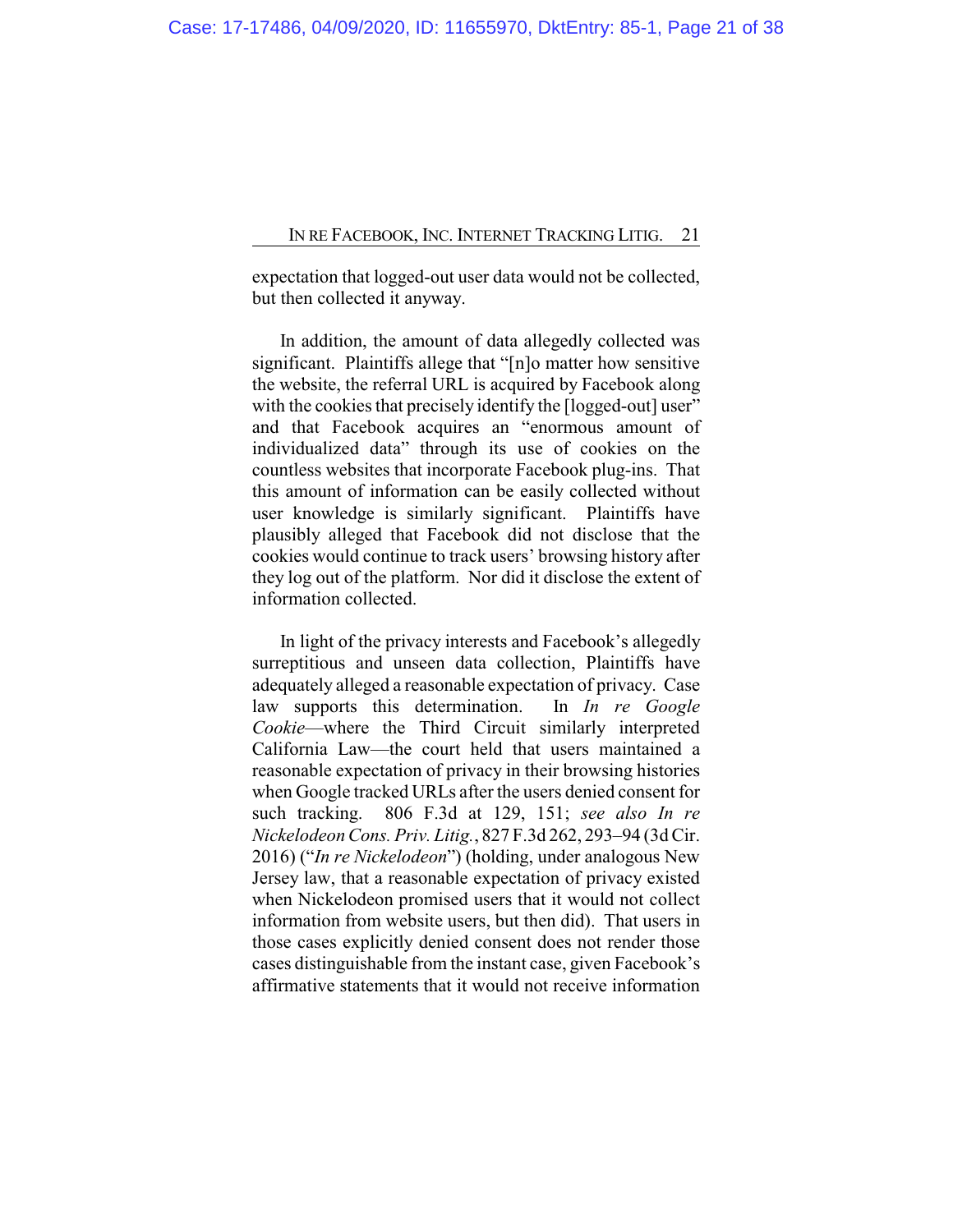from third-party websites after users had logged out. Indeed, in those cases, the critical fact was that the online entity represented to the plaintiffs that their information would not be collected, but then proceeded to collect it anyway.

The nature of the allegedly collected data is also important. Plaintiffs allege that Facebook obtained a comprehensive browsing history of an individual, no matter how sensitive the websites visited, and then correlated that history with the time of day and other user actions on the websites visited. This process, according to Plaintiffs, resulted in Facebook's acquiring "an enormous amount of individualized data" to compile a "vast repository of personal data."

Facebook argues that Plaintiffs need to identify specific, sensitive information that Facebook collected, and that their more general allegation that Facebook acquired "an enormous amount of individualized data" is insufficient. However, *both* the nature of collection and the sensitivity of the collected information are important. The question is not necessarily whether Plaintiffs maintained a reasonable expectation of privacy in the information in and of itself. Rather, we must examine whether the data itself is sensitive *and* whether the manner it was collected—after users had logged out—violates social norms.

When we consider the sensitivity of that data, moreover, we conclude there remain material questions of fact as to whether a reasonable individual would find the information collected from the seven million websites that employ Facebook plug-ins "sensitive and confidential." *Hill*, 7 Cal. 4th at 35. "Technological advances[,]" such as Facebook's use of cookies to track and compile internet browsing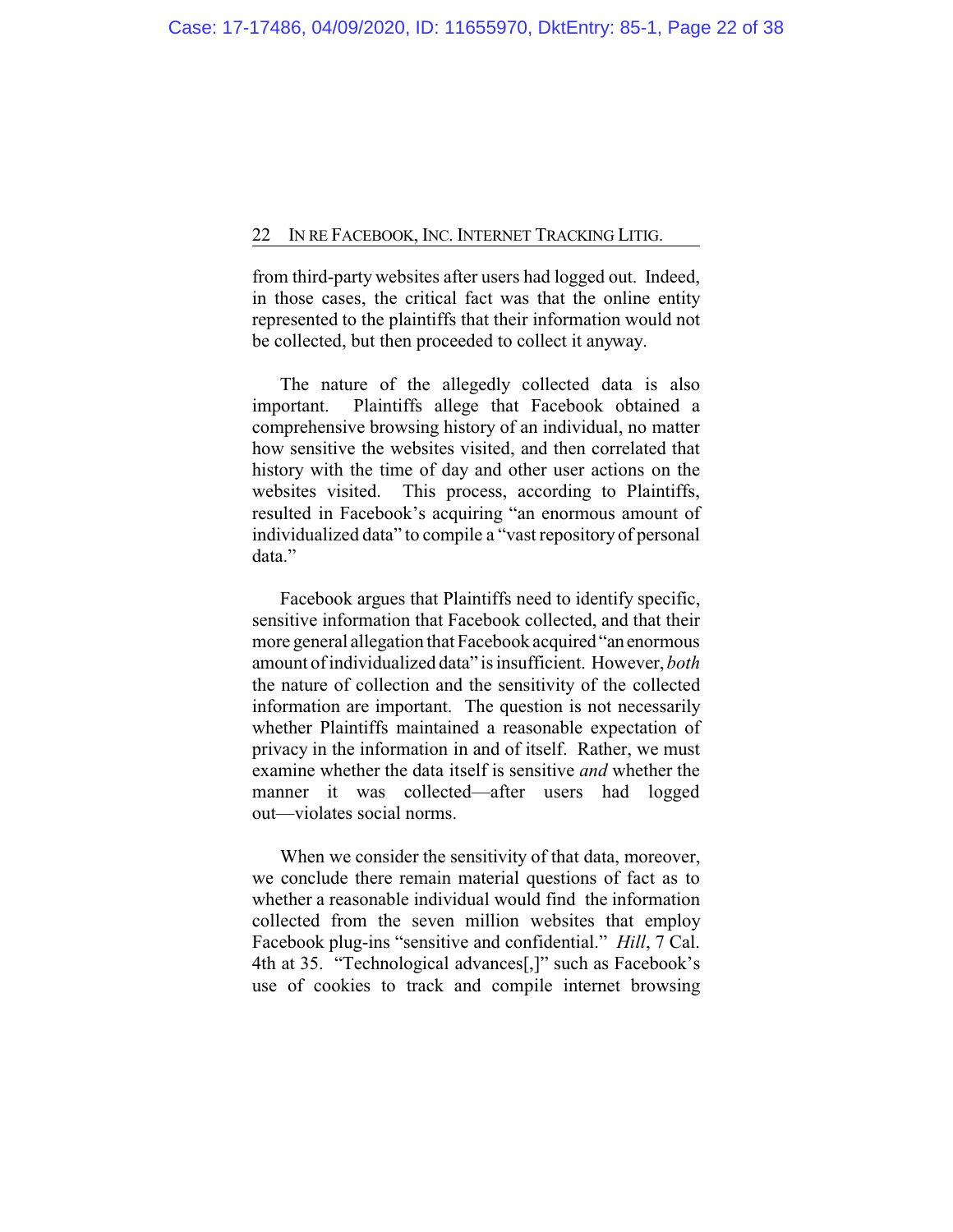histories, "provide 'access to a category of information otherwise unknowable' and 'implicate privacy concerns' in a manner different from traditional intrusions as a 'ride on horseback' is different from 'a flight to the moon.'" *Patel*, 932 F.3d at 1273 (quoting *Riley v. California*, 573 U.S. 373, 393 (2014)). Thus, viewing the allegations in the light most favorable to Plaintiffs, as we must at this stage, the allegations that Facebook allegedly compiled highly personalized profiles from sensitive browsing histories and habits prevent us from concluding that the Plaintiffs have no reasonable expectation of privacy. **7**

**<sup>7</sup>** Analogous cases decided in the Fourth Amendment context support a conclusion that the breadth of information allegedly collected would violate community norms. These cases hold that individuals have a reasonable expectation of privacy in collections of information that reveal "familiar, political, professional, religious, and sexual associations." *See Carpenter v. United States*, 138 S. Ct. 2206, 2217 (2018) (holding that individuals have a reasonable expectation of privacy in long-termlocation tracking data under the Fourth Amendment because it reveals allencompassing information); *Riley*, 573 U.S. at 397–99 (holding that individuals have a reasonable expectation of privacy in the contents of their cell phones under the Fourth Amendment due to the large amount of personal data stored therein); *United States v. Forrester*, 512 F.3d 500, 510 n.6 (9th Cir. 2008) (noting that, in a Fourth Amendment search context, URLs may be particularly sensitive because they "identif[y] the particular document within a website that a person views and thus reveals much more information about the person's Internet activity"). We acknowledge that the Fourth Amendment imposes higher standards on the government than those on private, civil litigants. *Carpenter*, 138 S. Ct. at 2213–14. But we have nonetheless found analogies to Fourth Amendment cases applicable when deciding issues of privacy related to technology. *See Patel*, 932 F.3d at 1272–73. And, viewed broadly, these cases stand for the proposition that individuals maintain the expectation that entities will not be able to collect such broad swaths of personal information absent consent.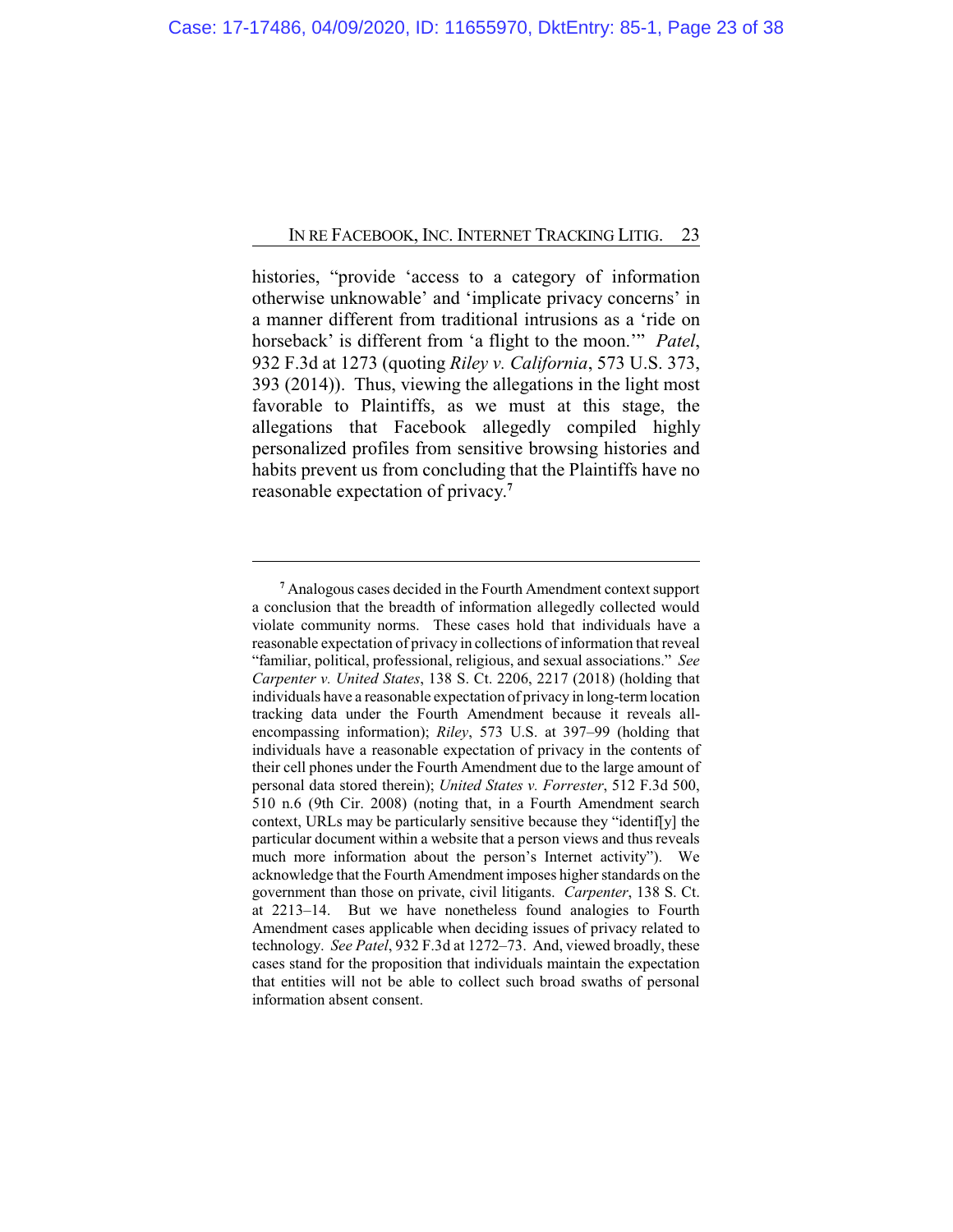Contrary to Facebook's arguments, this case can also be distinguished from *Forrester* and *Zynga* as it relates to an analysis of a reasonable expectation of privacy. *Forrester*, 512 F.3d 500; *Zynga*, 750 F.3d 1098. In *Forrester*, we considered whether the individuals had a reasonable expectation of privacy in "the to/from addresses of their messages or the IP addresses of the websites they visit." 512 F.3d at 510. Concluding that users did not maintain a reasonable expectation of privacy in such information, we determined that users "should know that this information is provided to and used by Internet service providers for the specific purposes of directing the routing information." *Id.*  But, in a footnote, we went on to distinguish the IP addresses collected in *Forrester* from the collection of URLs, which we stated "might be more constitutionally problematic," explaining that, "[a] URL, unlike an IP address, identifies the particular document within a website that a person views and thus reveals much more information about the person's Internet activity." *Id.* at n.6.

In *Zynga*, the plaintiffs relied on this footnote to argue that they maintained a reasonable expectation of privacy in the URLs of gaming websites collected without their knowledge and disclosed to third parties by Zynga (a gaming platform) and Facebook. 750 F.3d at 1108–09. The *Zynga* plaintiffs alleged that users would log in to their Facebook account and "then click on the Zynga game icon within the Facebook interface." *Id.* at 1102. Facebook and Zynga would then collect a referer header containing the URL for the Zynga game, after which the Zynga server would load the game in a small frame embedded on the Facebook website. *Id.* According to the *Zynga* plaintiffs, "Zynga programmed its gaming applications to collect the information provided in the referer header, and then transmit this information to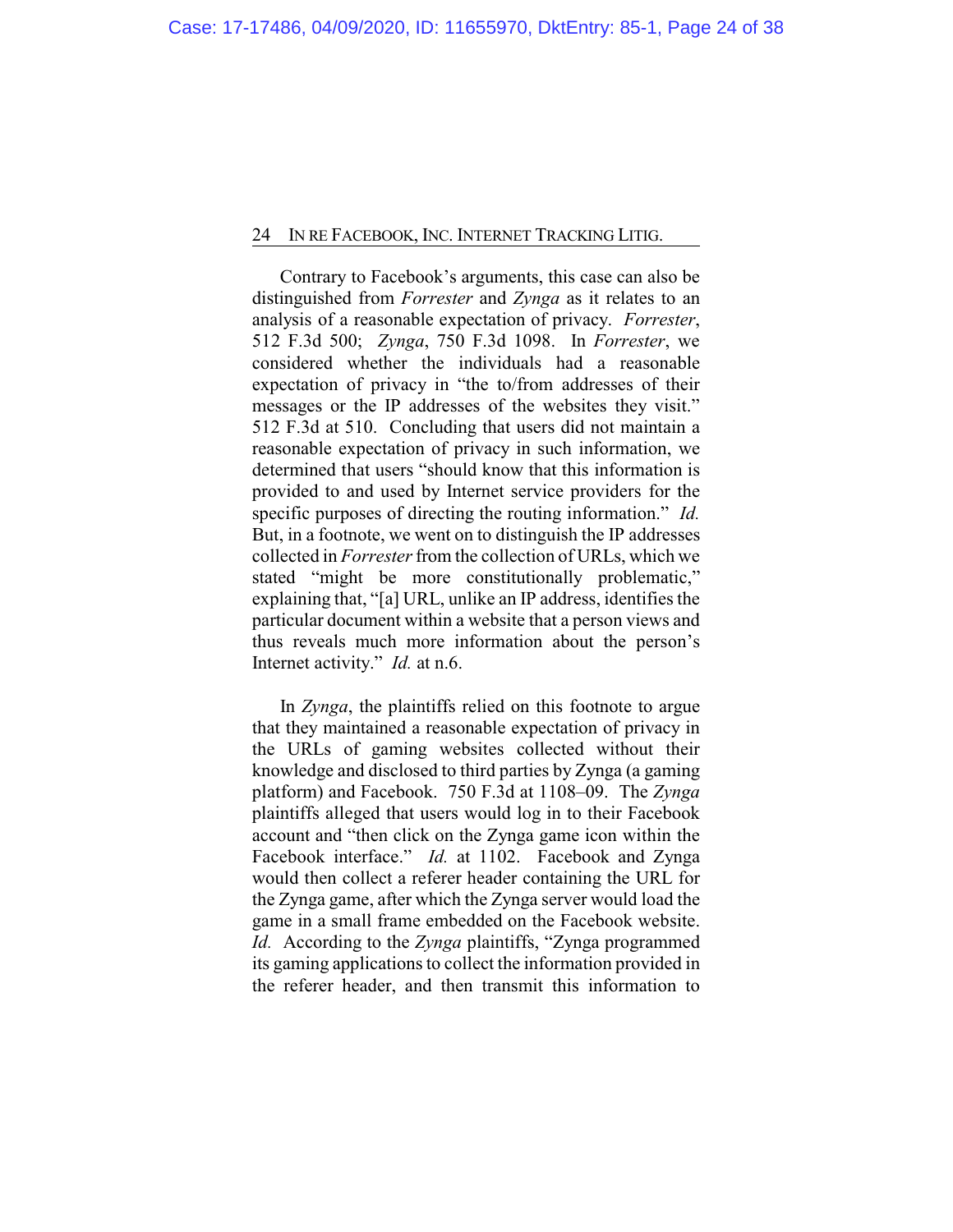advertisers and other third parties." *Id.* This information included "the user's Facebook ID and the address of the Facebook webpage the user was viewing when the user clicked the link." *Id.* at 1102.

In *Zynga*, we concluded that the collected information was not problematic because it differed from the URLs containing sensitive information alluded to in *Forrester*'s footnote. We determined that "[i]nformation about the address of the Facebook webpage the user was viewing is distinguishable from the sort of communication involving a search engine discussed in *Forrester*." *Id.* at 1108. We then continued to say that "a Google search URL not only shows that a user is using the Google search engine, but also shows the specific search terms the user had communicated to Google." *Id.* We continued, "the referer header information at issue here includes only basic identification and address information, not a search term or similar communication made by the user." *Id.* at 1108–09.

Here, Plaintiffs allege that Facebook collects a full-string detailed URL, which contains the name of a website, folder and sub-folders on the web-server, and the name of the precise file requested. Their complaint notes that a user might type a search term into Google's search engine, which would return a link to an article relevant to the search term. According to Plaintiffs, when the user clicks the link, a communication is created that contains a "GET request and the full-string detailed URL." They allege that Facebook collected this communication, including the "full referral URL (including the exact subpage of the precise items being purchased)" and that Facebook then "correlates that URL with the user ID, time stamp, browser settings and even the type of browser used."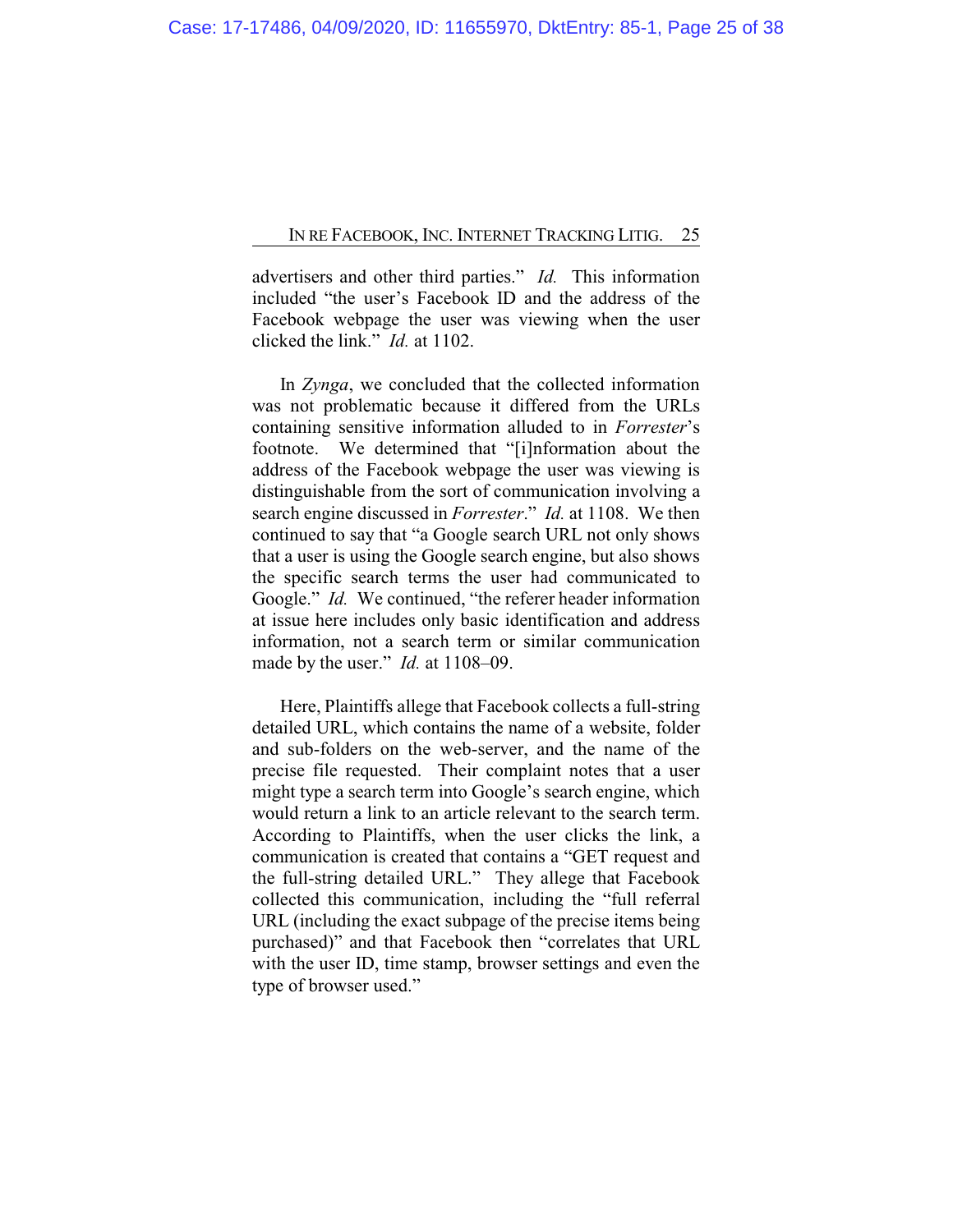In sum, Plaintiffs allege that a Google search could generate links that include full-string, detailed URLs that Facebook then collected. Thus, they have sufficiently alleged that the collected URLs in this case are distinct from IP addresses collected in *Forrester*, as well as the URLs collected in *Zynga*. The URLs, by virtue of including "the particular document within a website that a person views" reveal "much more information" than the IP addresses collected in *Forrester*. 512 F.3d at 510 n.6. Unlike the URLs in *Zynga*, which revealed only that a Facebook user had clicked on a link to a gaming website, Plaintiffs allege that the URLs in the instant case could emanate from search terms inputted into a third-party search engine. These terms and the resulting URLs could divulge a user's personal interests, queries, and habits on third-party websites operating outside of Facebook's platform.

Moreover, the users in *Zynga* clicked on links to the gaming websites *after* they had logged into their Facebook user accounts. *Zynga*, 750 F.3d at 1102. Then, the linked material appeared within the Facebook interface. *Id.* Here, in contrast, Plaintiffs allege that users were not logged in to the website, making it impossible for the linked material to be viewed within Facebook's interface.

The fact that users could have taken additional measures to prevent cookies from tracking their browsing, as Facebook asserts, is not relevant at the pleading stage. This is a factbased defense to be developed and asserted at a later stage of the litigation. And Plaintiffs have alleged that these protections would not have done any good, even if users had employed them. Specifically, they allege that Facebook would "hack its way past data protection software" to "bypass[] security settings for the purpose of gathering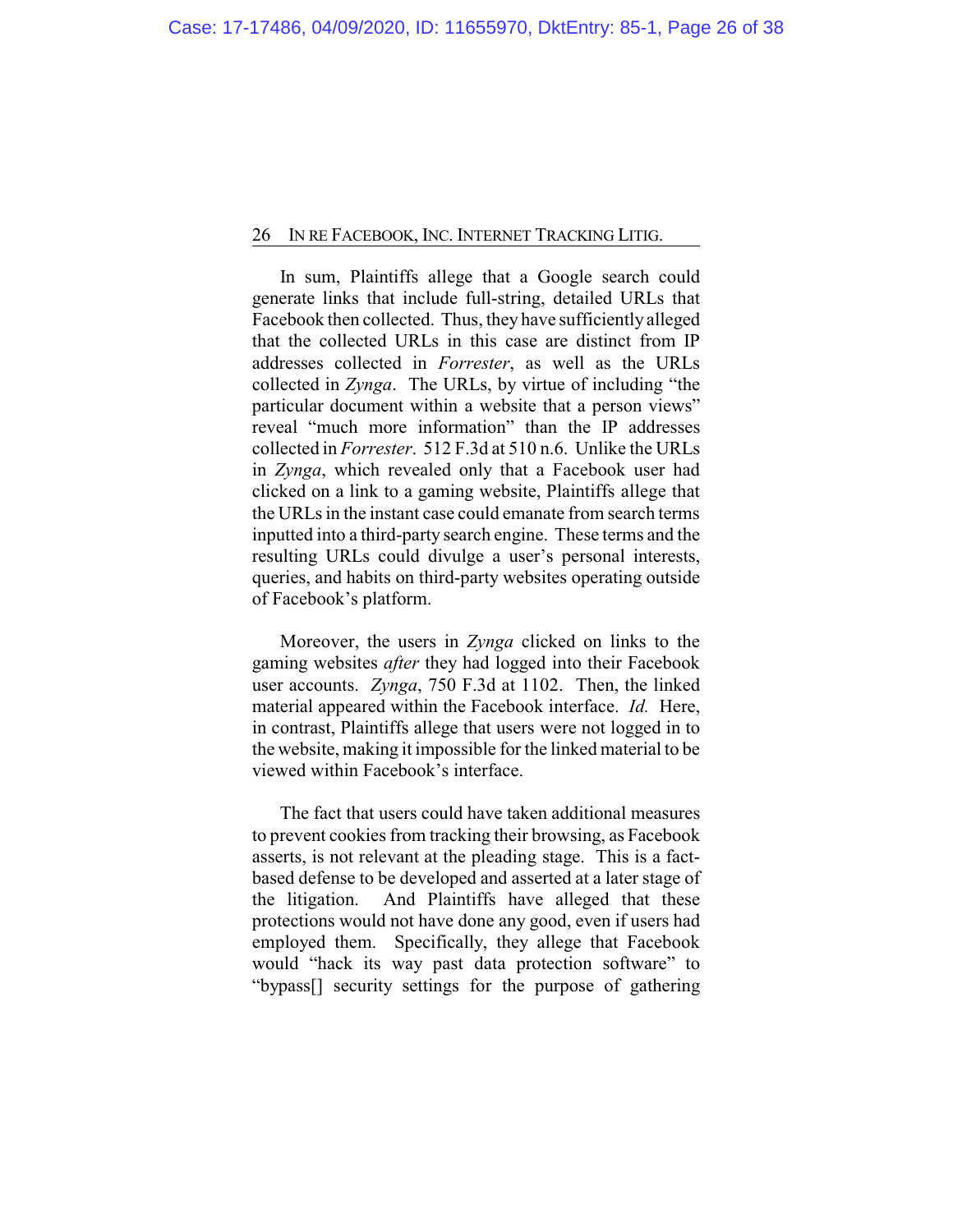intelligence" on the users' real-time searches, and similarly, with respect to a subclass of individuals who used the Internet Explorer browser, that Facebook fraudulentlymaintained that it employed a protocol that would result in its tracking being automatically blocked by the browser. These issues cannot be resolved at the pleading stage.

In sum, Plaintiffs have sufficiently pleaded a reasonable expectation of privacy to survive a Rule 12(b)(6) motion to dismiss.

2

However, in order to maintain a California common law privacy action, "[p]laintiffs must show more than an intrusion upon reasonable privacy expectations. Actionable invasions of privacy also must be 'highly offensive' to a reasonable person, and 'sufficientlyserious' and unwarranted so as to constitute an 'egregious breach of the social norms.'" *Hernandez*, 47 Cal. 4th at 295. Determining whether a defendant's actions were "highly offensive to a reasonable person" requires a holistic consideration of factors such as the likelihood of serious harm to the victim, the degree and setting of the intrusion, the intruder's motives and objectives, and whether countervailing interests or social norms render the intrusion inoffensive. *Id.* at 287; *see also Hill*, 7 Cal. 4th at 25–26. While analysis of a reasonable expectation of privacy primarily focuses on the nature of the intrusion, the highly offensive analysis focuses on the degree to which the intrusion is unacceptable as a matter of public policy. *Hernandez*, 47 Cal. 4th at 287 (noting that highly offensive analysis "essentially involves a 'policy' determination as to whether the alleged intrusion is highly offensive under the particular circumstances").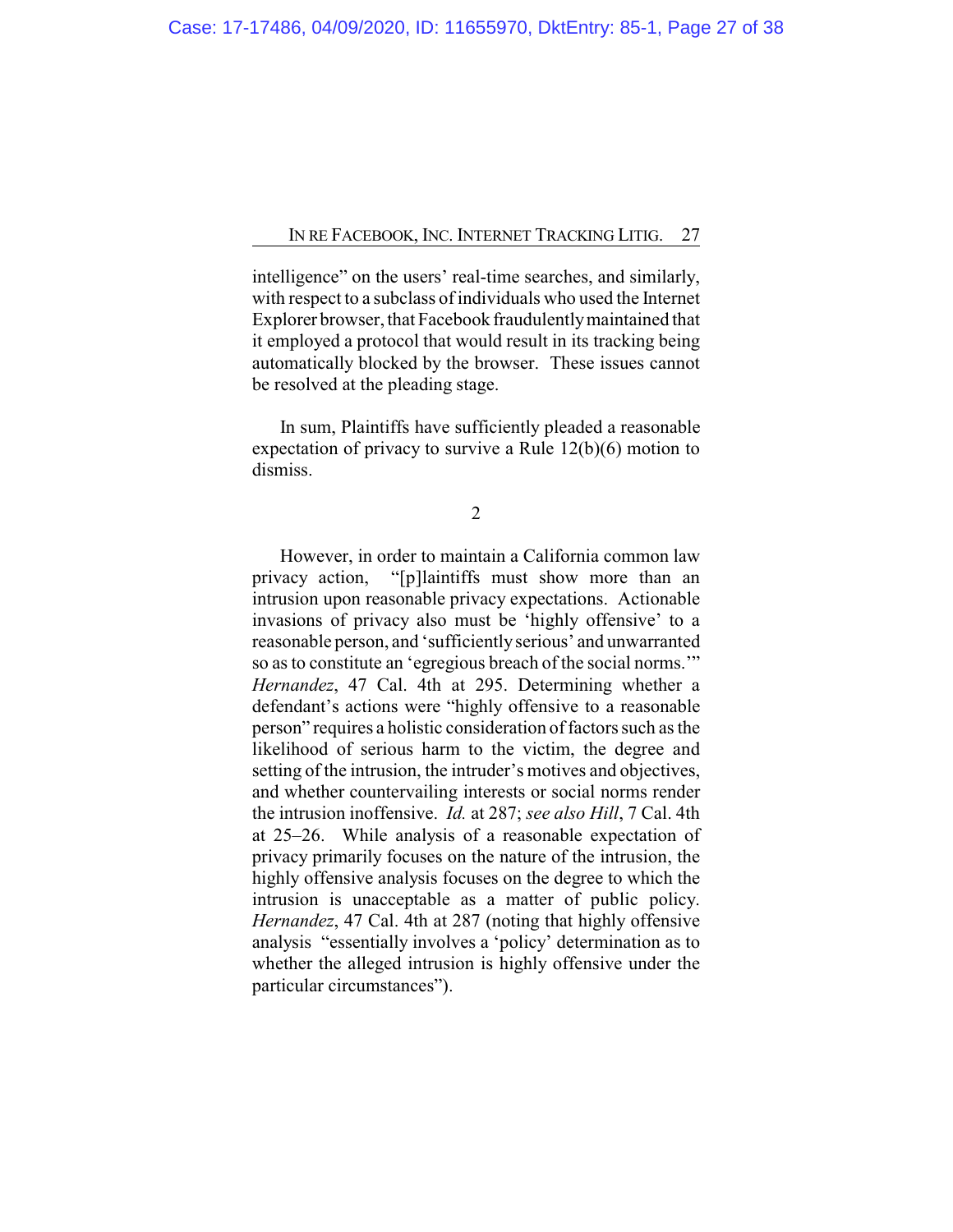The ultimate question of whether Facebook's tracking and collection practices could highly offend a reasonable individual is an issue that cannot be resolved at the pleading stage. Plaintiffs have identified sufficient facts to survive a motion to dismiss. Plaintiffs' allegations of surreptitious data collection when individuals were not using Facebook are sufficient to survive a dismissal motion on the issue. Indeed, Plaintiffs have alleged that internal Facebook communications reveal that the company's own officials recognized these practices as a problematic privacy issue.

In sum, Plaintiffs have sufficiently pleaded the "reasonable expectation of privacy" and "highly offensive" elements necessary to state a claim for intrusion upon seclusion and invasion of privacy to survive a  $12(b)(6)$ motion to dismiss.**<sup>8</sup>**

## B

Plaintiffs also have sufficiently alleged that Facebook's tracking and collection practices violated the Wiretap Act and CIPA.

**<sup>8</sup>** The non-precedential cases cited by Facebook do not compel the opposite conclusion. For instance, in *In re Google, Inc. Privacy Policy Litig.*, the Northern District of California found no highly offensive conduct when Plaintiffs alleged that Google surreptitiously tracked their browsing data while using Google's services. 58 F. Supp. 3d 968, 987–88 (N.D. Cal. 2014). Here, on the other hand, Plaintiffs had logged out and were not using Facebook when Facebook tracked them. The same is true in *Low v. LinkedIn Corp.*, 900 F. Supp. 2d 1010, 1016–18 (N.D. Cal. 2012) and *In re iPhone App. Litig.*, 844 F. Supp. 2d 1040, 1049–50 (N.D. Cal. 2012). In those cases, there were likewise no allegations that the defendants tracked the plaintiffs after the plaintiffs stopped using the defendant's services.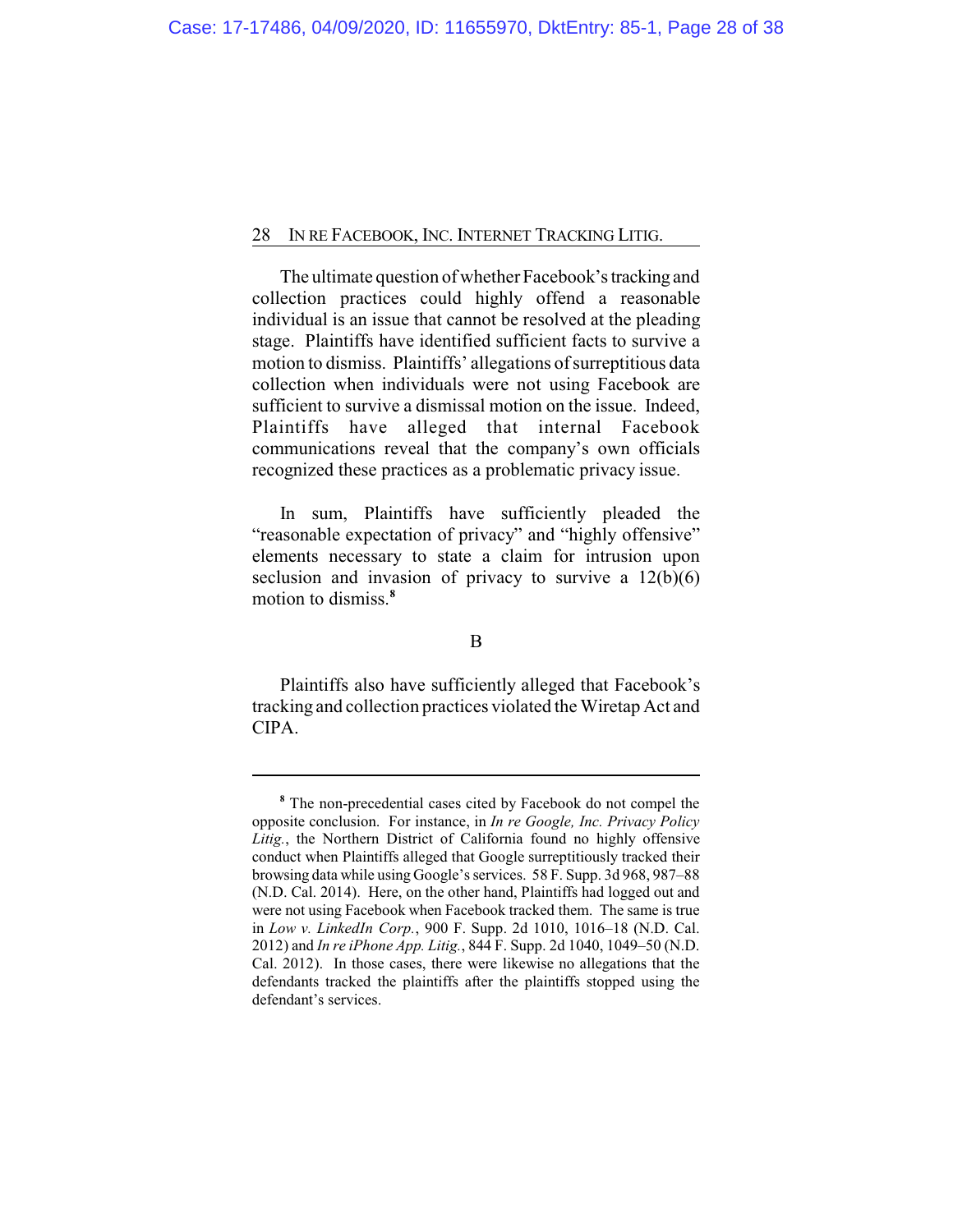1

The Wiretap Act prohibits the unauthorized "interception" of an "electronic communication." 18 U.S.C. § 2511(1)(a)–(e). Similarly, CIPA prohibits any person from using electronic means to "learn the contents or meaning" of any "communication" "without consent" or in an "unauthorized manner." Cal. Pen. Code § 631(a). Both statutes contain an exemption from liability for a person who is a "party" to the communication, whether acting under the color of law or not. 18 U.S.C. § 2511(2)(c), (d); *see Warden v. Kahn*, 160 Cal. Rptr. 471, 475 (1979) ("[S]ection 631 . . . has been held to apply only to eavesdropping by a third party and not to recording by a participant to a conversation."). Courts perform the same analysis for both the Wiretap Act and CIPA regarding the party exemption. *See, e.g.*, *In re Google Cookie*, 806 F.3d at 152 (holding that CIPA claims could be dismissed because the parties were exempted from liability under the Wiretap Act's party exception).

The party exception must be considered in the technical context of this case. When an individual internet user visits a web page, his or her browser sends a message called a "GET request" to the web page's server. The GET request serves two purposes: it first tells the website what information is being requested and then instructs the website to send the information back to the user. The GET request also transmits a referer header containing the personally-identifiable URL information. Typically, this communication occurs only between the user's web browser and the third-party website. On websites with Facebook plug-ins, however, Facebook's code directs the user's browser to copy the referer header from the GET request and then send a separate but identical GET request and its associated referer header to Facebook's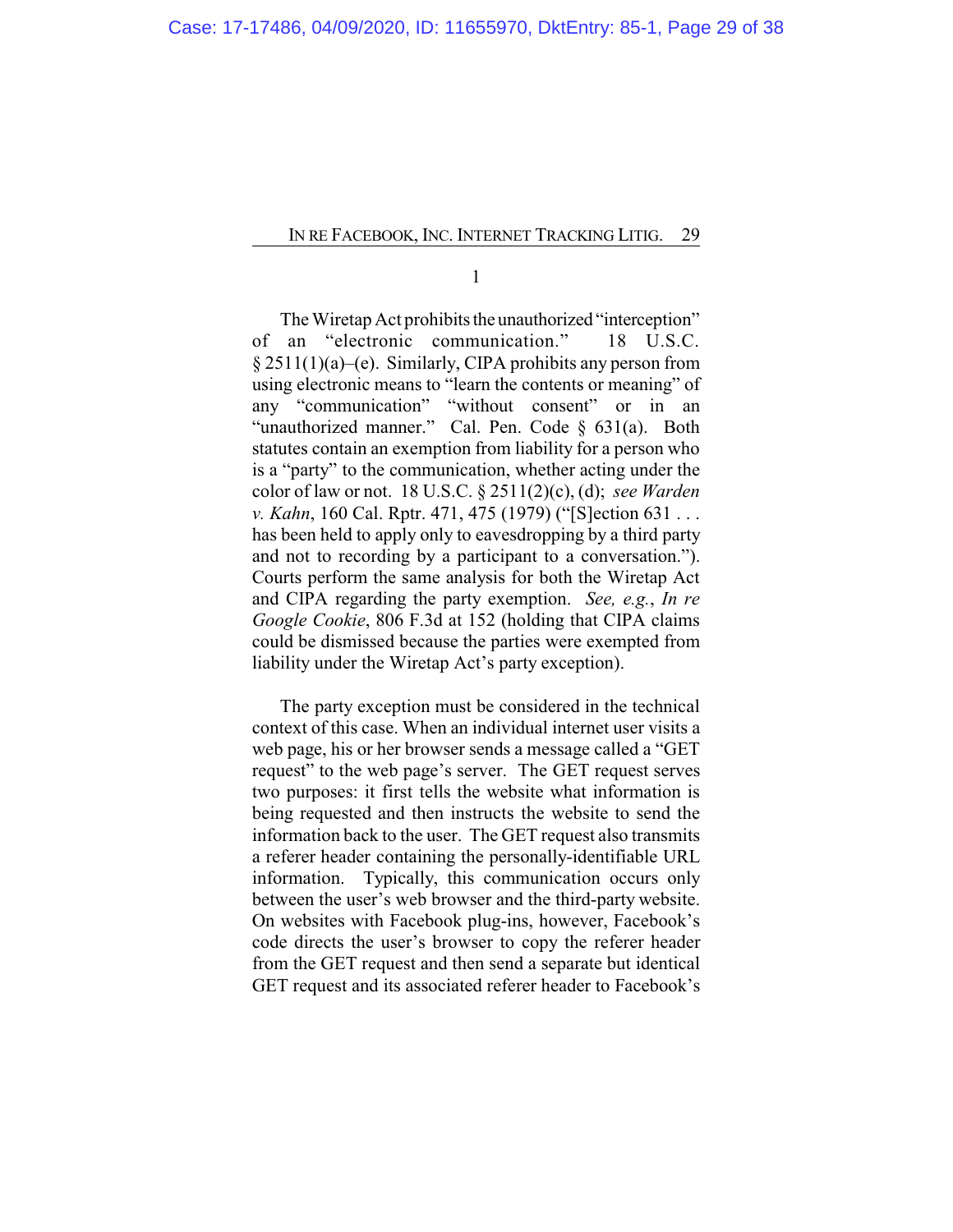server. It is through this duplication and collection of GET requests that Facebook compiles users' browsing histories.

The Wiretap Act does not define the term "party" in its liability exemption, and the other circuit courts that have considered the Act's scope have interpreted the term in different ways. The First and Seventh Circuits have implicitly assumed that entities that surreptitiously duplicate transmissions between two parties are not parties to communications within the meaning of the Act. In *In re Pharmatrak, Inc. Privacy Litig.*, the First Circuit considered whether the defendant could face liability under the Wiretap Act when it employed software that "automatically duplicated part of the communication between a user and a [third-party website] and sent this information to [the defendant]." 329 F.3d 9, 22 (1st Cir. 2003). The First Circuit rejected the defendant's argument that "there was no interception because 'there were always two separate communications: one between the Web user and the [third-party website], and the other between the Web user and [the defendant].'" *Id.* Noting that the defendant "acquired the same URL . . . exchanged as a part of the communication between the [thirdparty website] and the user," it determined that the defendant's acquisition constituted an interception and could still render it liable. *Id*.

In *United States v. Szymuszkiewicz*, the Seventh Circuit reached a similar conclusion. 622 F.3d 701 (7th Cir. 2010). In that case, the Seventh Circuit considered whether a defendant violated the Wiretap Act when he employed a software that instructed his employer's email to duplicate and forward all emails the employer received to the defendant's own inbox. *Id.* at 703. The court determined that, because the copies were sent contemporaneously with the original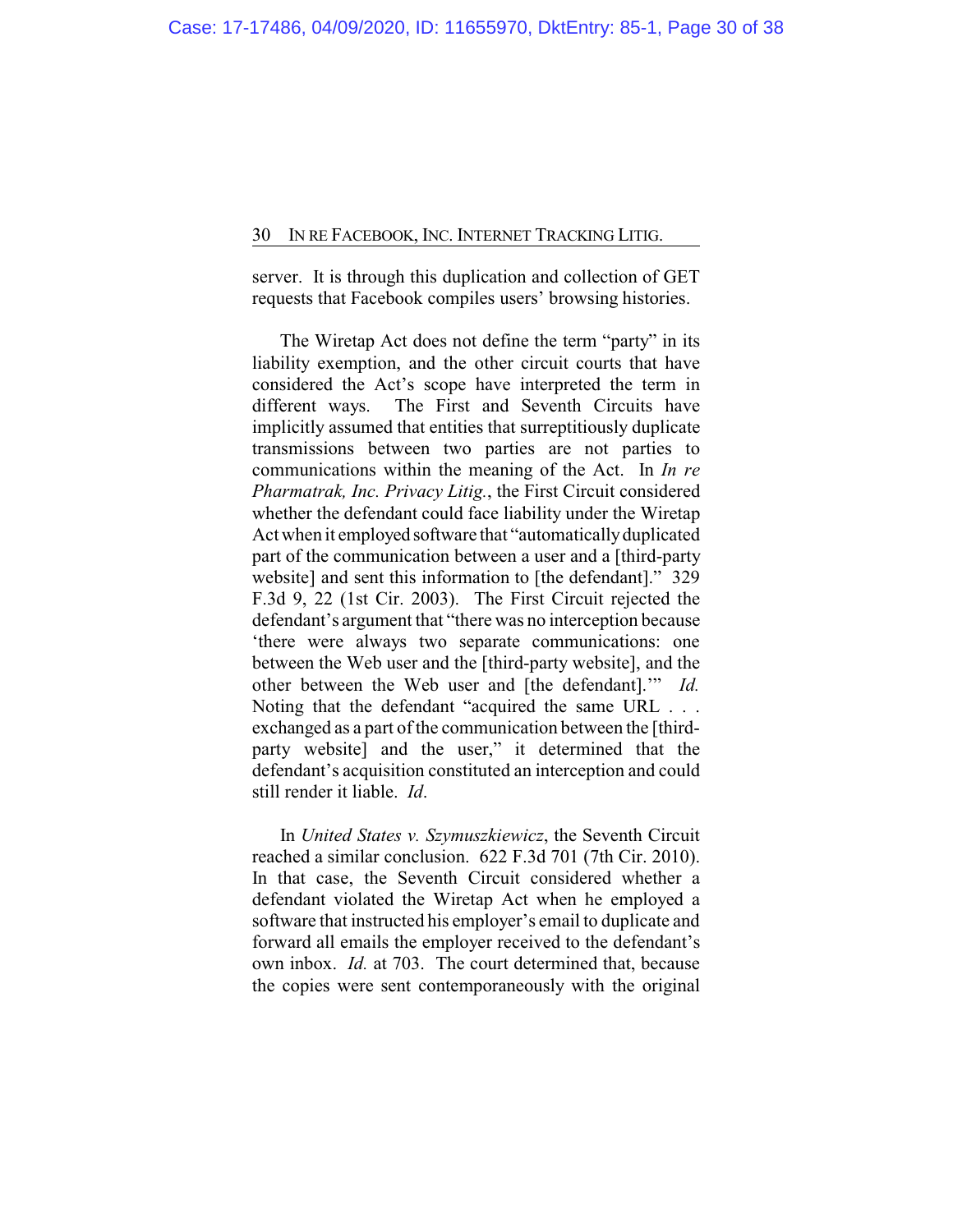emails, the defendant had intercepted the communications and could be held liable. *Id.* at 706.

However, the Third Circuit has held to the contrary. In *In re Google Cookie*, the court considered whether internet advertising companies were parties to a communication when they placed cookie blockers on web-users' browsers to facilitate online advertisements. 806 F.3d at 143. As in the instant case, the users sent GET requests to third-party websites and upon receipt, the website would duplicate the GET request and send it to the defendants. *Id.* at 140. The Third Circuit concluded that the defendants were "the intended recipients" of the duplicated GET requests, and thus "were parties to the transmissions at issue." *Id.* at 143; *see also In re Nickelodeon*, 827 F.3d at 275–76 (citing *In re Google Cookie* for the same).**<sup>9</sup>**

We adopt the First and Seventh Circuits' understanding that simultaneous, unknown duplication and communication of GET requests do not exempt a defendant from liability under the party exception. As we have previously held, the "paramount objective of the [Electronic Communications Privacy Act, which amended the Wiretap Act] is to protect effectively the privacy of communications." *Joffe v. Google*, 746 F.3d 920, 931 (9th Cir. 2013). We also recognize that the Wiretap Act's legislative history evidences Congress's intent to prevent the acquisition of the contents of a message by an

**<sup>9</sup>** In *Konop v. Hawaiian Airlines, Inc.*, we adopted a definition of "intercept" that encompassed both an "acquisition contemporaneous with transmission" and an act requiring a party to "stop, seize, or interrupt in progress or course before arrival." 302 F.3d 868, 878 (9th Cir. 2002*)*. In that case, however, we considered whether items viewed on a private website were intercepted, in violation of the Wiretap Act, not plug-ins that duplicated and sent GET requests, as we consider here.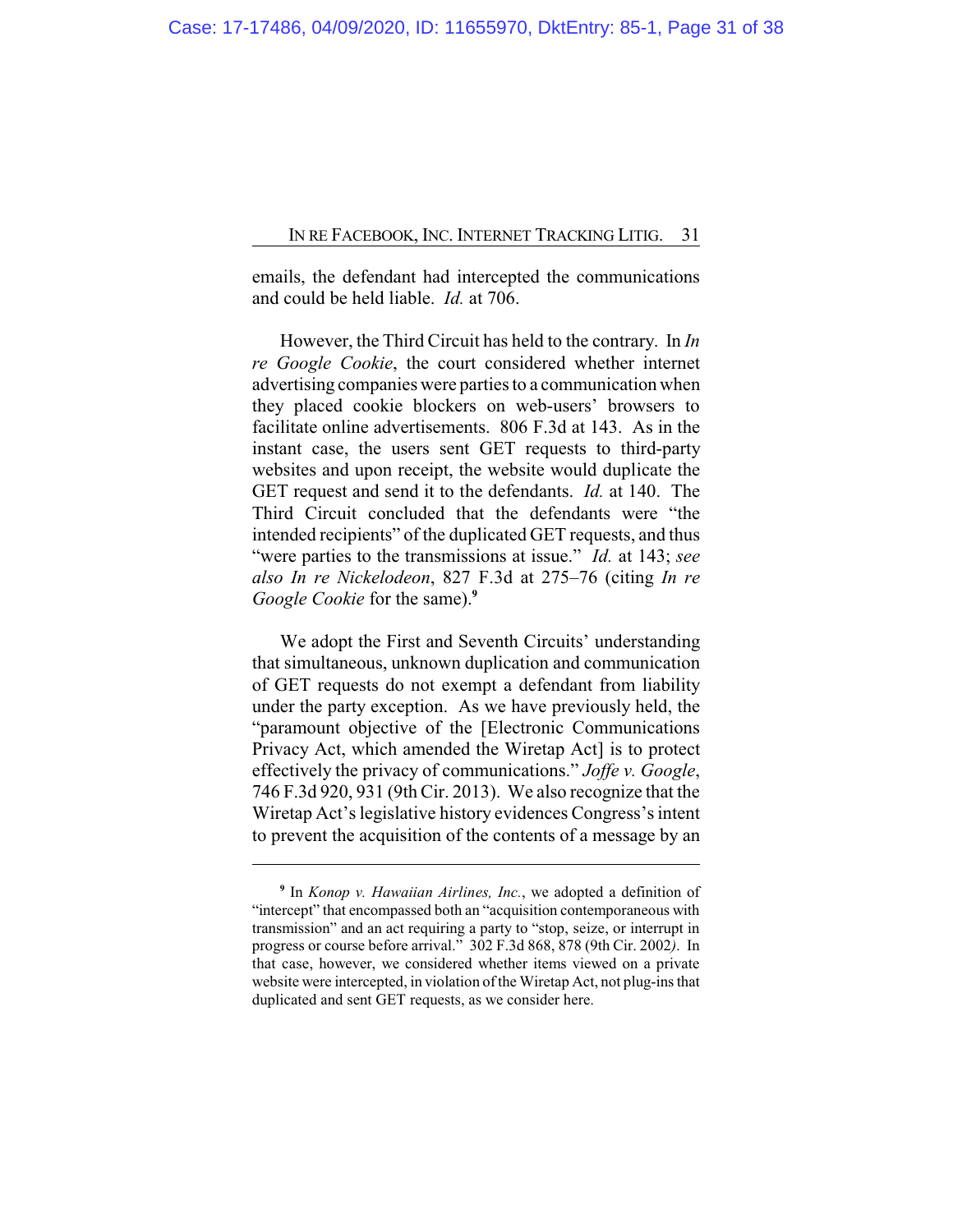unauthorized third-party or "an unseen auditor." *See* S. REP. NO. 90-1097, *reprinted in* 1986 U.S.C.C.A.N. 2112, 2154, 2182. Permitting an entity to engage in the unauthorized duplication and forwarding of unknowing users' information would render permissible the most common methods of intrusion, allowing the exception to swallow the rule.

Therefore, we conclude that Facebook is not exempt from liability as a matter of law under the Wiretap Act or CIPA as a party to the communication. We do not opine whether the Plaintiffs adequately pleaded the other requisite elements of the statutes, as those issues are not presented on appeal.

## $\overline{C}$

The district court properly dismissed Plaintiffs' SCA claims. The SCA requires Plaintiffs to plead that Facebook (1) gained unauthorized access to a "facility" where it (2) accessed an electronic communication in "electronic storage." 18 U.S.C. § 2701(a).

Electronic storage is defined as either the "temporary, intermediate storage of a wire or electronic communication incidental to the electronic transmission thereof" and "any storage of such communication by an electronic communication service for purposes of backup protection of such communication." 18 U.S.C. § 2510(17).

Plaintiffs allege that "[w]eb-browsers store a copy of the Plaintiffs' URL requests in the toolbar while the user remains present at a particular webpage," and that this storage is incidental to the electronic communication because once "the user hits the Enter button or clicks on a link, the communication is in the process of being sent and received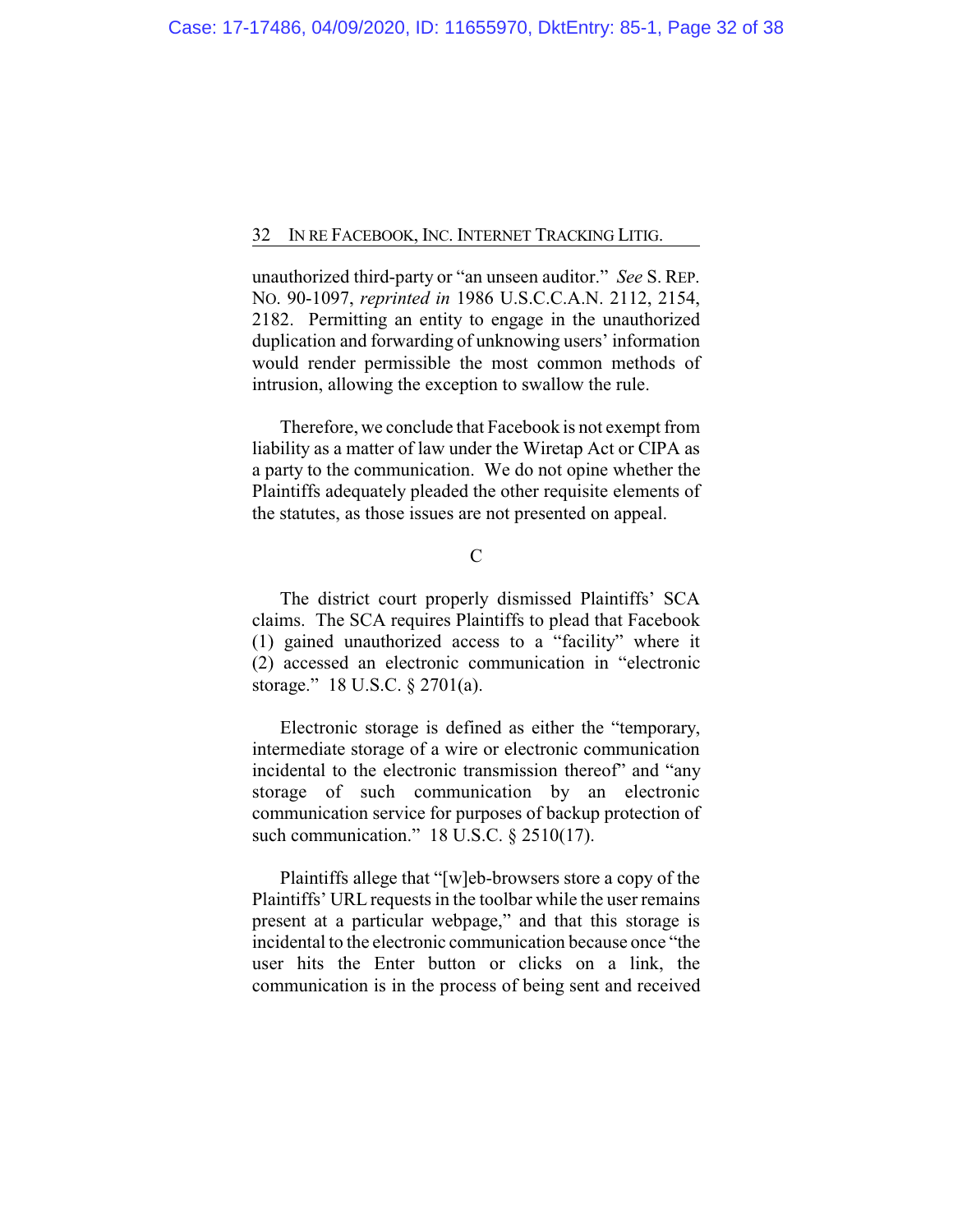between the user and the first-party website." Plaintiffs similarly assert that their browsing history—a record of previously viewed websites—serves purposes of "backup protection" of such communications. In short, Plaintiffs allege that the URL is in "electronic storage" in the toolbar during the split-second that it takes to complete a search. In Plaintiffs' view, because Facebook duplicates the URL and sends it to its servers during that split second, it accesses the URL while it is in this "electronic storage."

The district court considered the GET requests that Facebook duplicated and forwarded to its servers as wholly separate from the copy of the URL displayed in the search toolbar. Because the copy in the toolbar was not stored "incident to transmission" but was only present for the user's convenience, the district court determined that the Plaintiffs' data was not in electronic storage.

We agree. The communications in question—the GET requests themselves—are not the communications stored in the user's toolbar. Rather, the GET requests are sent directly between the user and the third-party website. The text displayed in the toolbar serves only as a visual indication—a means of informing the user—of the location of their browser. Thus, the URL's appearance in the toolbar is not "incidental" to the transmission of the URL or GET request.

What is more, Plaintiffs' interpretation of the SCA would stretch its application beyond its limits. True, the SCA's legislative history suggests that Congress intended the term "electronic storage" to be broadly construed, and not limited to "particular mediums, forms, or locations." *Hately v. Watts*, 917 F.3d 770, 786 (4th Cir. 2019) (citing H.R. REP., NO. 99- 647, at 39 (1986)). Nonetheless, the text and legislative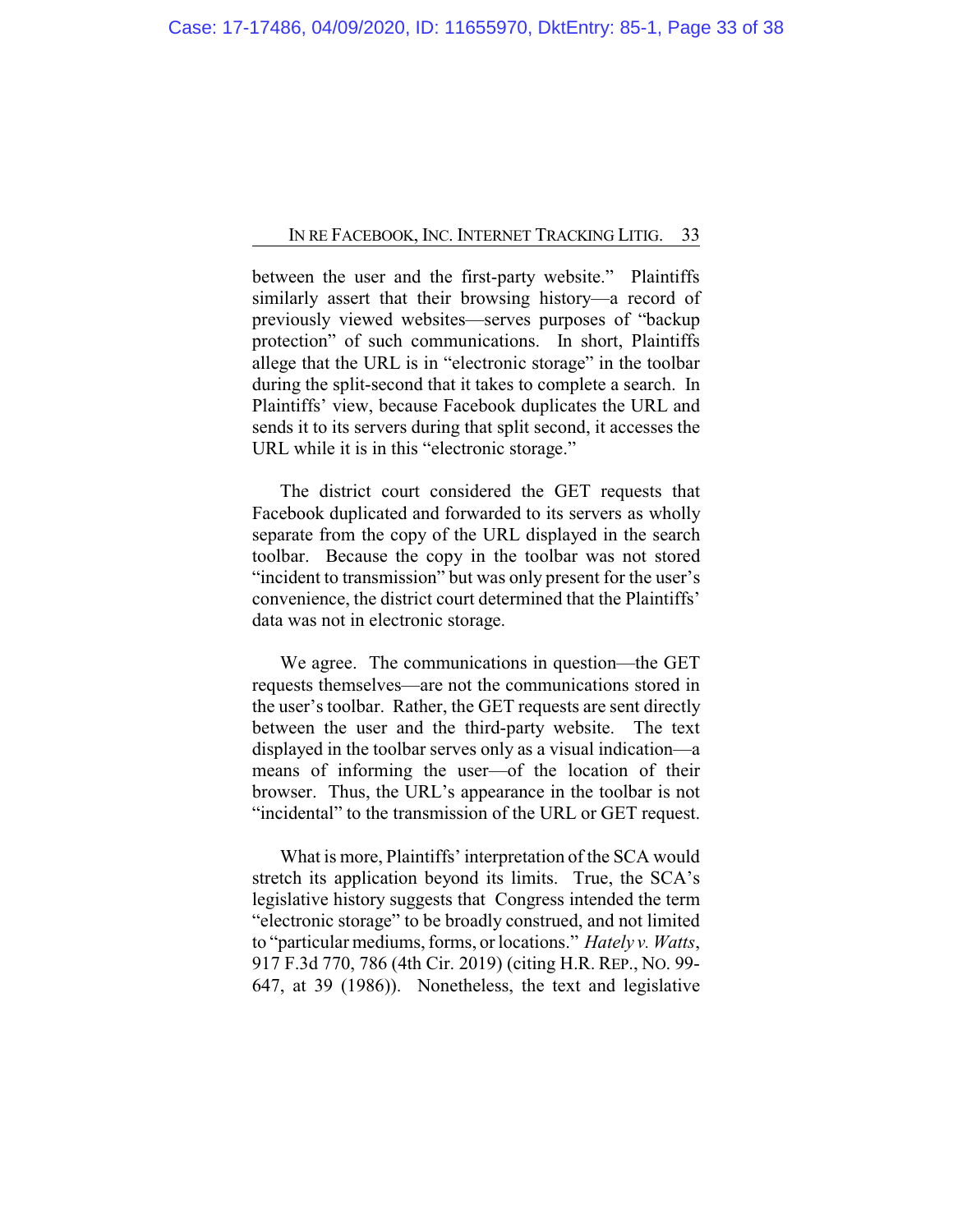history of the SCA demonstrate that its 1986 enactment was driven by congressional desire to protect third-party entities that stored information on behalf of users. *See id.* at 782 (noting that the SCA was enacted to protect against illicit access to stored communications in "remote computing operations and large data banks that stored emails"). Since then, the SCA has typically only been found to apply in cases involving a centralized data-management entity; for instance, to protect servers that stored emails for significant periods of time between their being sent and their recipients' reading them. *See id.* at 798 (considering whether a web-based email service "stored" emails); *Theofel v. Farey-Jones*, 359 F.3d 1066, 1072 (9th Cir. 2004) (considering whether emails stored by an internet service provider fell under the statute's purview). Here, the allegations, even construed in the light most favorable to Plaintiffs, do not show that the communications were even in "storage," much less that the alleged "storage" within a URL toolbar falls within the SCA's intended scope.

Plaintiffs alternatively argue that their browsing histories are stored for "purposes of back-up" and thus satisfy the SCA's electronic storage definition. Plaintiffs note that, in *Theofel*, we held that a copy of information stored on a user's computer "in the event that the user needs to download it again" constituted storage for backup purposes. 359 F.3d at 1075. In this case, however, the browsing histories are not composed of the actual communications sent between the individuals—rather, the browsing histories are merely a record of URLs visited. Thus, Plaintiffs' claims for relief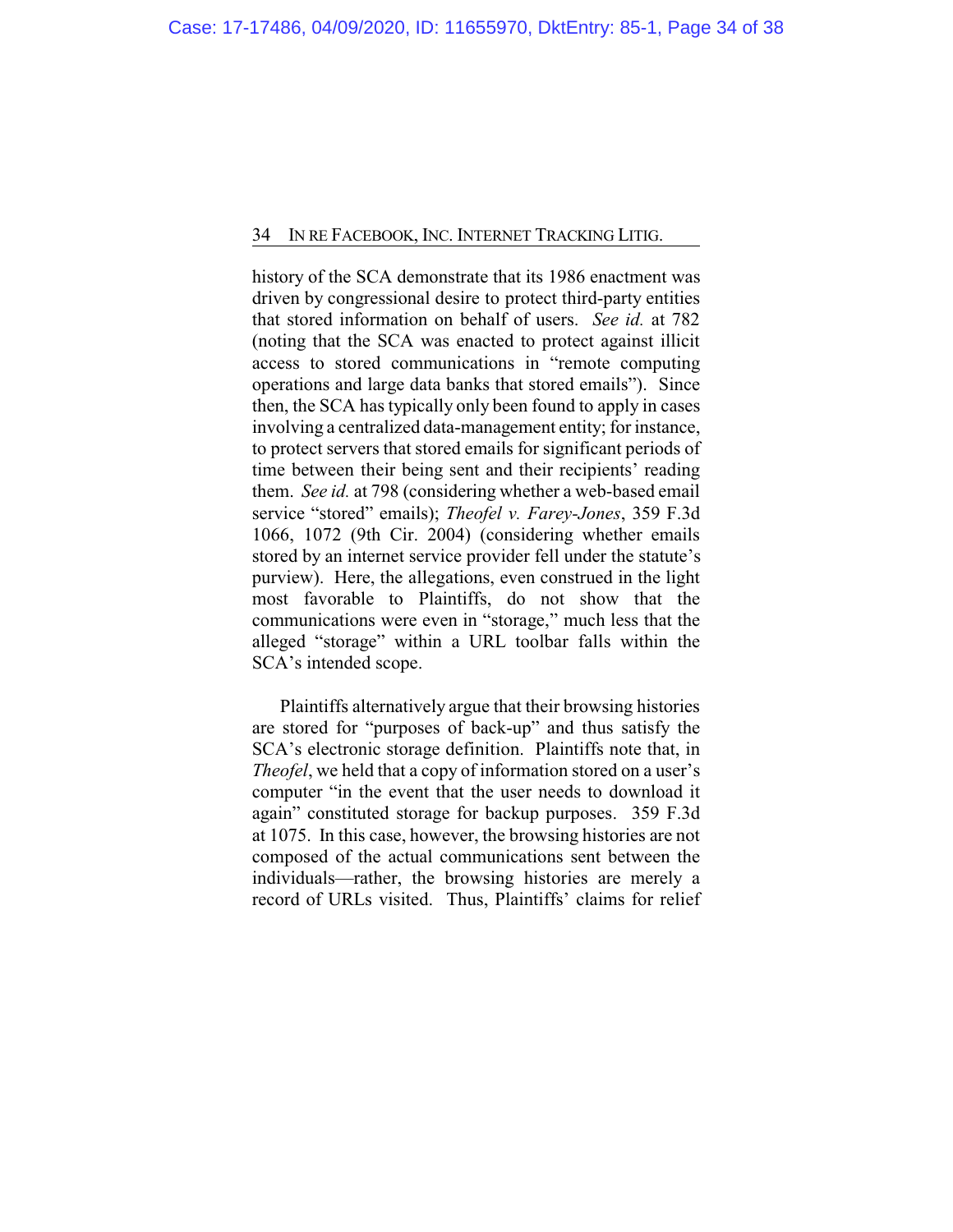under the SCA are insufficient, and the district court correctly dismissed them.**<sup>10</sup>**

D

The district court also properly held that the Plaintiffs have not stated a breach of contract claim. In order to establish a contract breach, Plaintiffs must allege: (1) the existence of a contract with Facebook, (2) their performance under that contract, (3) Facebook breached that contract, and (4) they suffered damages. *Oasis West Realty, LLC v. Goldman*, 51 Cal. 4th 811, 821 (2011).

Plaintiffs allege that Facebook entered into a contract with each Plaintiff consisting of the SRR, Privacy Policy, and relevant Help Center pages. The parties agree that the SRR constitutes a contract. In their third amended complaint, Plaintiffs attached the SRR that was last revised April 26, 2011. This document states "[y]our privacy is very important to us" and "[w]e encourage you to read the Privacy Policy, and to use it to help make informed decisions." But this document does not contain an explicit promise not to track logged-out users. For that allegation, Plaintiffs instead rely on language from the Data Use Policy and the Help Center pages.

To properly incorporate another document, the document "need not recite that it incorporates another document, so long as it guide<sup>[s]</sup> the reader to the incorporated document."

**<sup>10</sup>** Because we hold that the URLs are not in electronic storage, we need not decide whether Plaintiffs sufficiently allege that their personal computers, web browsers, and browser managed files are "facilities," through which electronic communications service providers operate.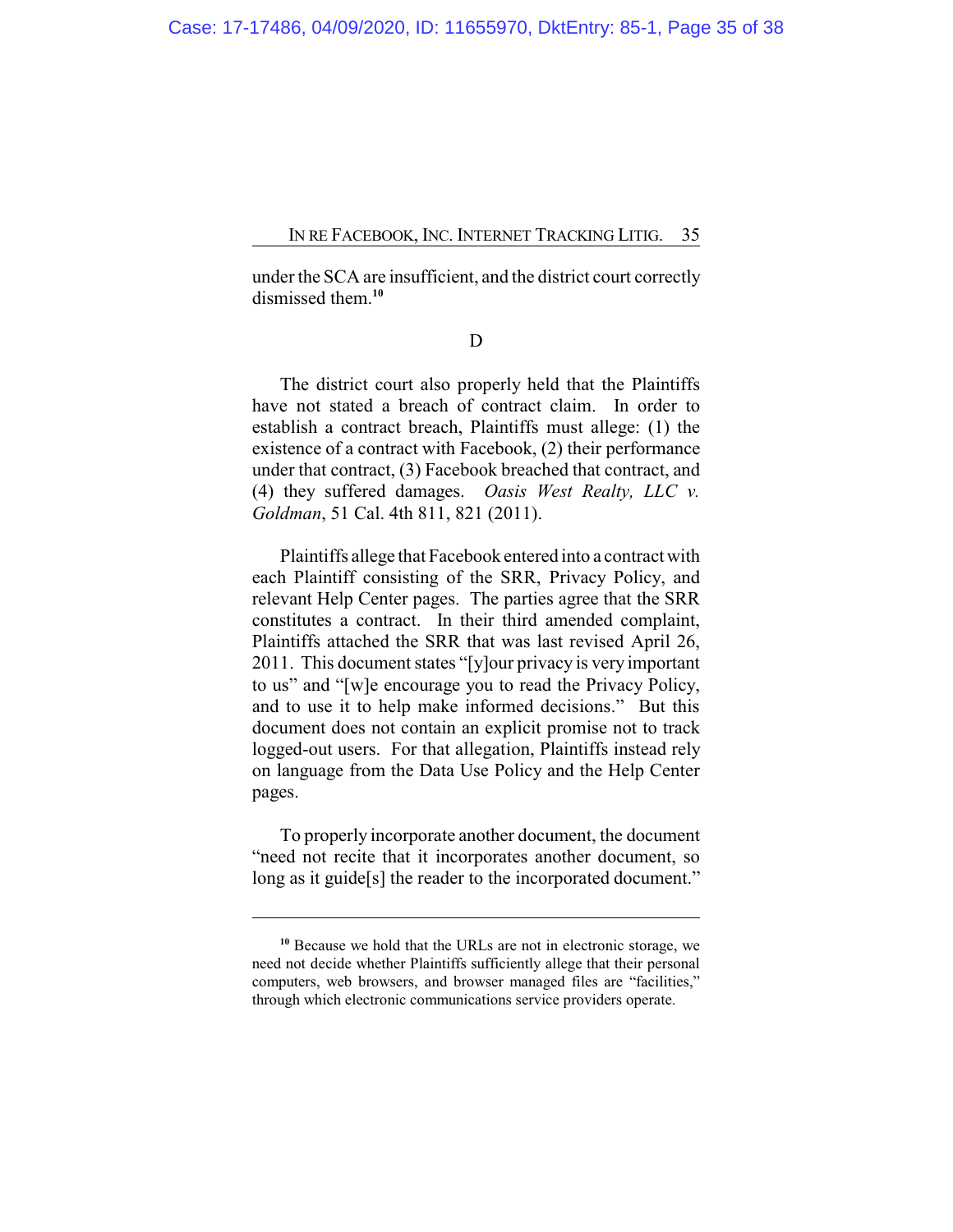*Shaw v. Regents of the Univ. of Cal.*, 58 Cal. App. 4th 44, 54 (1997) (internal quotations and citations omitted). During the class period, Facebook changed the title of its "Privacy Policy" to "Data Use Policy" and made adjustments to its content. Although the relevant SRR directs readers to the Privacy Policy, Plaintiffs rely on the latest version of this document, titled "Data Use Policy," last revised September 7, 2011. The attached SRR does not reference a Data Use Policy and thus, it does not guide the reader to the incorporated document on which Plaintiffs rely. As such, as a matter of law, any promise not to track logged-out users therein was not incorporated.

On appeal, Plaintiffs argue that the Data Use Policy constitutes an additional agreement separate from the SRR. Plaintiffs support this allegation with text from the September 2011 Data Use Policy, which states that, were Facebook to transfer ownership, the new owner would "still have to honor the commitments we have made in this privacy policy," and the December 2010 Privacy Policy, which states "[b]y using or accessing Facebook, you agree to our privacy practices outlined here."

First, the December 2010 Privacy Policy does not contain any agreement that Facebook would not track logged-out user data.**<sup>11</sup>** Second, and more generally, the Privacy and Data Use Policies do not outline shared commitments to which users must abide. For a contract to exist, there must be an

**<sup>11</sup>** The December 2010 Privacy Policy states: "If you log out of Facebook before visiting a pre-approved application or website, it will not be able to access your information." This statement merely provides that the third-party websites will not receive a user's information. It does not make any promises regarding Facebook's receipt of data.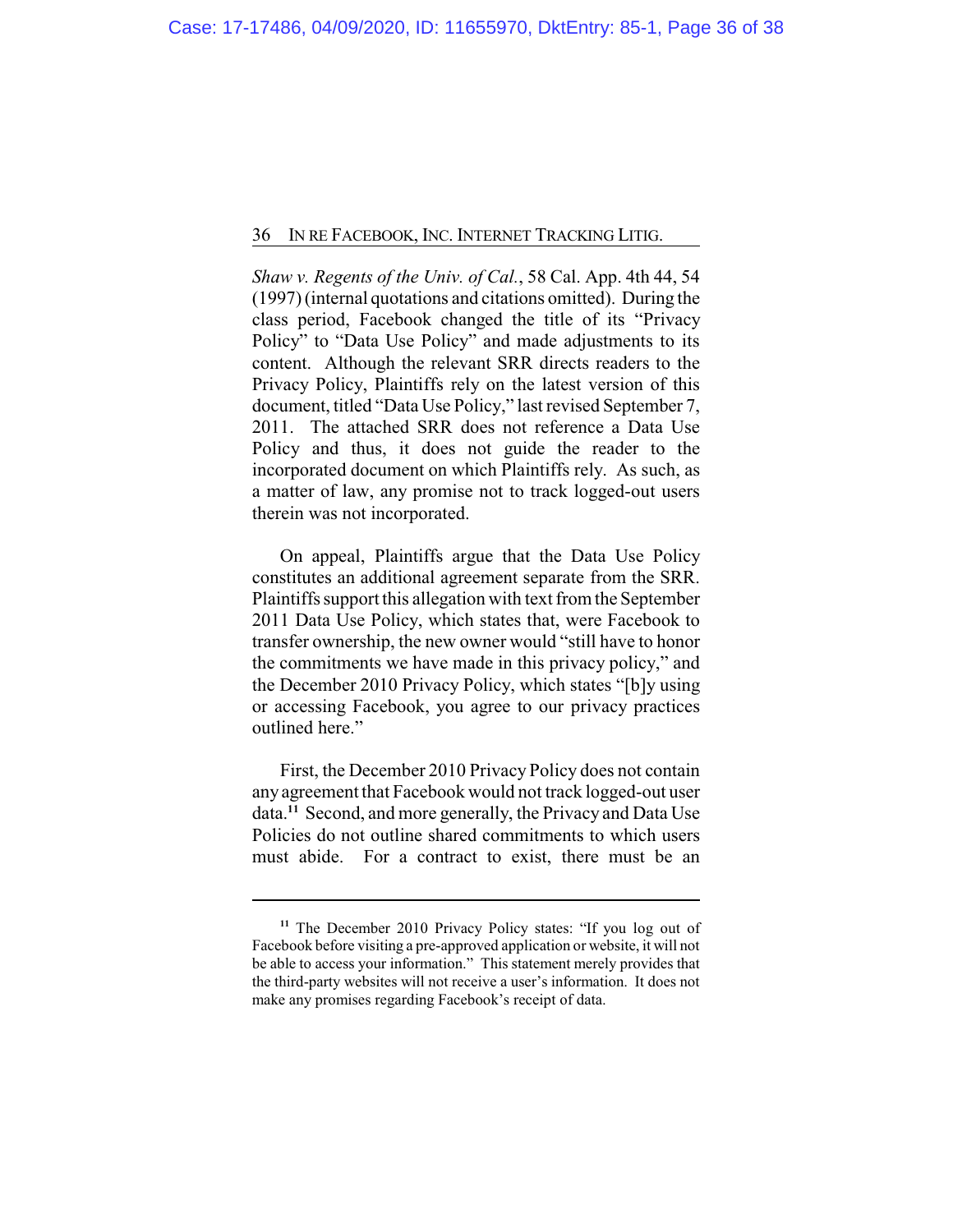exchange for a promise. *Steiner v. Thexton*, 48 Cal. 4th 411, 421 (2010). The 2011 Data Use Policy does not contain any exchange. To illustrate, while the SRR outlines commitments to which both Facebook and users agree (for example, users agree not to "send or otherwise post unauthorized commercial communications" on Facebook, while Facebook promises to "provide . . . tools to help you protect your property rights"), the 2011 Data Use Policy merely provides information—not commitments—regarding Facebook's use of information and how users can control that information (for example, it states that "[y]our information is the information that's required when you sign up for the site"). Plaintiffs' reliance on one use of the term "commitment" within this document cannot overcome the fact that the document does not require the user to make any commitment. Thus, the Data Use Policy does not constitute a separate contract. Because Plaintiffs have failed to allege adequately the existence of a contract that was subject to breach, we affirm the district court's dismissal of their breach of contract claim.

Plaintiffs also alleged that Facebook's tracking practices violated the implied covenant of good faith and fair dealing. However, as pleaded, the allegations did not go beyond the breach of contract theories asserted by Plaintiffs and were thus properly dismissed. *Carau & Co. v. Sec. Pac. Bus. Credit, Inc.*, 222 Cal. App.3d 1371, 1395 (1990).

## IV

In sum, we conclude that Plaintiffs have standing to assert their claims. We affirm the district court's dismissal of the SCA, breach of contract, and breach of implied covenant claims. We conclude that Plaintiffs adequately pleaded their remaining claims at this early stage to survive a motion to